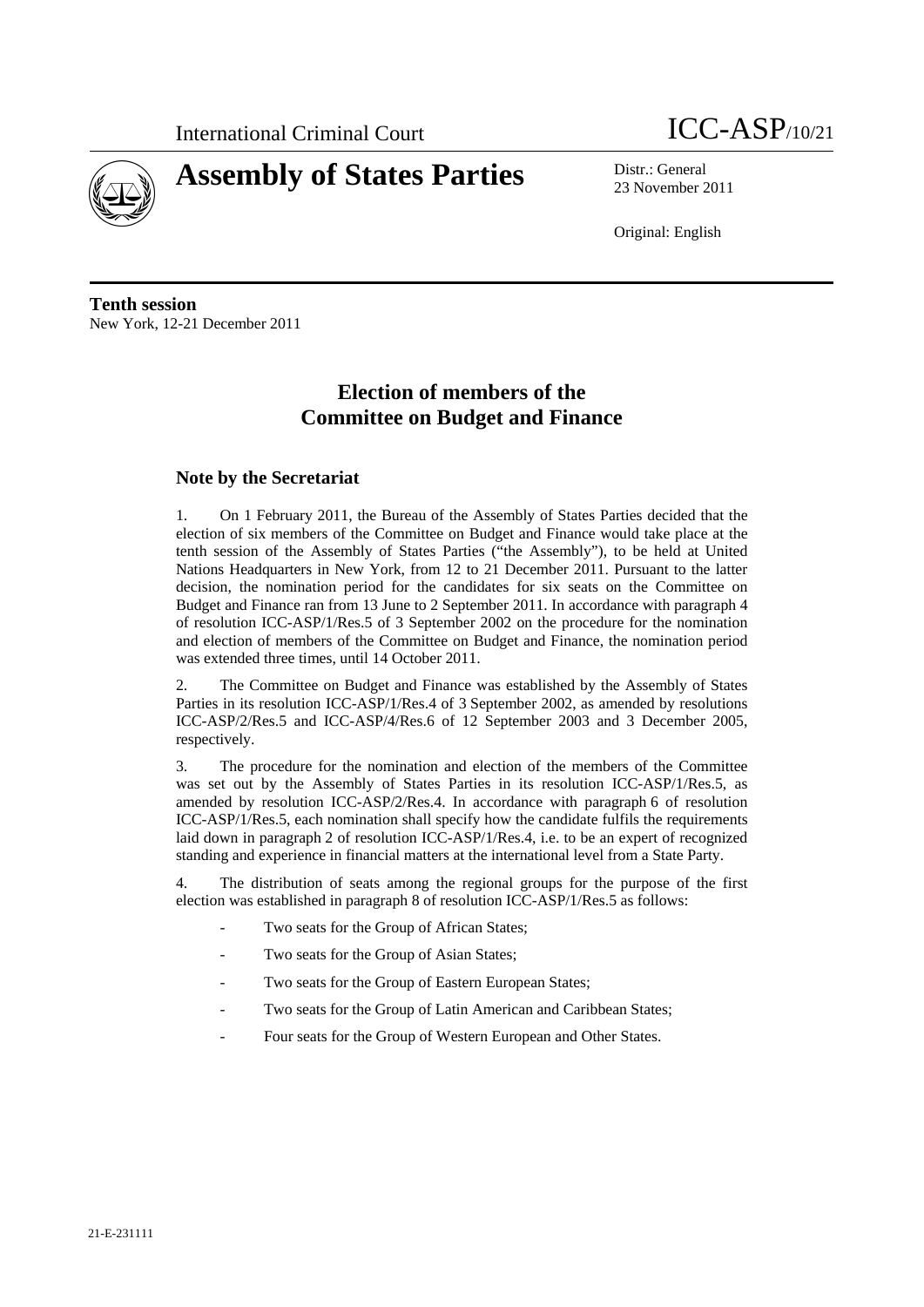5. The six members whose term of office expires on 20 April 2012 belong to the following regional groups:

- African States, one seat:
- Asian States, two seats;
- Eastern European States, one seat;
- Latin American and Caribbean States, one seat; and
- Western European and Other States, one seat.

6. As required by paragraph 9 of resolution ICC-ASP/1/Res.5, every effort shall be made to elect the members of the Committee by consensus, on the basis of a recommendation by the Bureau. Under paragraph 10, in the absence of a consensus, the election shall be a matter of substance, and subject to the requirements of article 112, paragraph 7 (a), of the Rome Statute, which provides as follows:

"Each State Party shall have one vote. Every effort shall be made to reach decisions by consensus in the Assembly and in the Bureau. If consensus cannot be reached, except as otherwise provided in the Statute:

(a) Decisions on matters of substance must be approved by a two-thirds majority of those present and voting provided that an absolute majority of States Parties constitutes the quorum for voting."

7. In accordance with paragraph 11 of resolution ICC-ASP/1/Res.5, the election shall be by secret ballot. However, this requirement may be dispensed with if the number of candidates corresponds to the number of seats to be filled or in respect of candidates endorsed by the respective regional groups, unless a delegation specifically requests a vote on a given election.

8. Under paragraph 12 of the resolution, the persons elected shall be those candidates from each regional group who obtained the highest number of votes and a two-thirds majority of States Parties present and voting, provided that an absolute majority of the States Parties constitutes the quorum for voting.

9. At the close of the nomination period, i.e. 14 October 2011, seven nominations had been received.

10. Of the seven nominations, two were submitted by the Group of African States; two by the Group of Asian States; one by the Group of Eastern European States; one by the Group of Western European and Other States and one by the Group of Latin American and Caribbean States.

11. In accordance with paragraph 7 of resolution ICC-ASP/1/Res.5, a list in English alphabetical order of all persons nominated, with accompanying documents, is contained in the annex to the present note.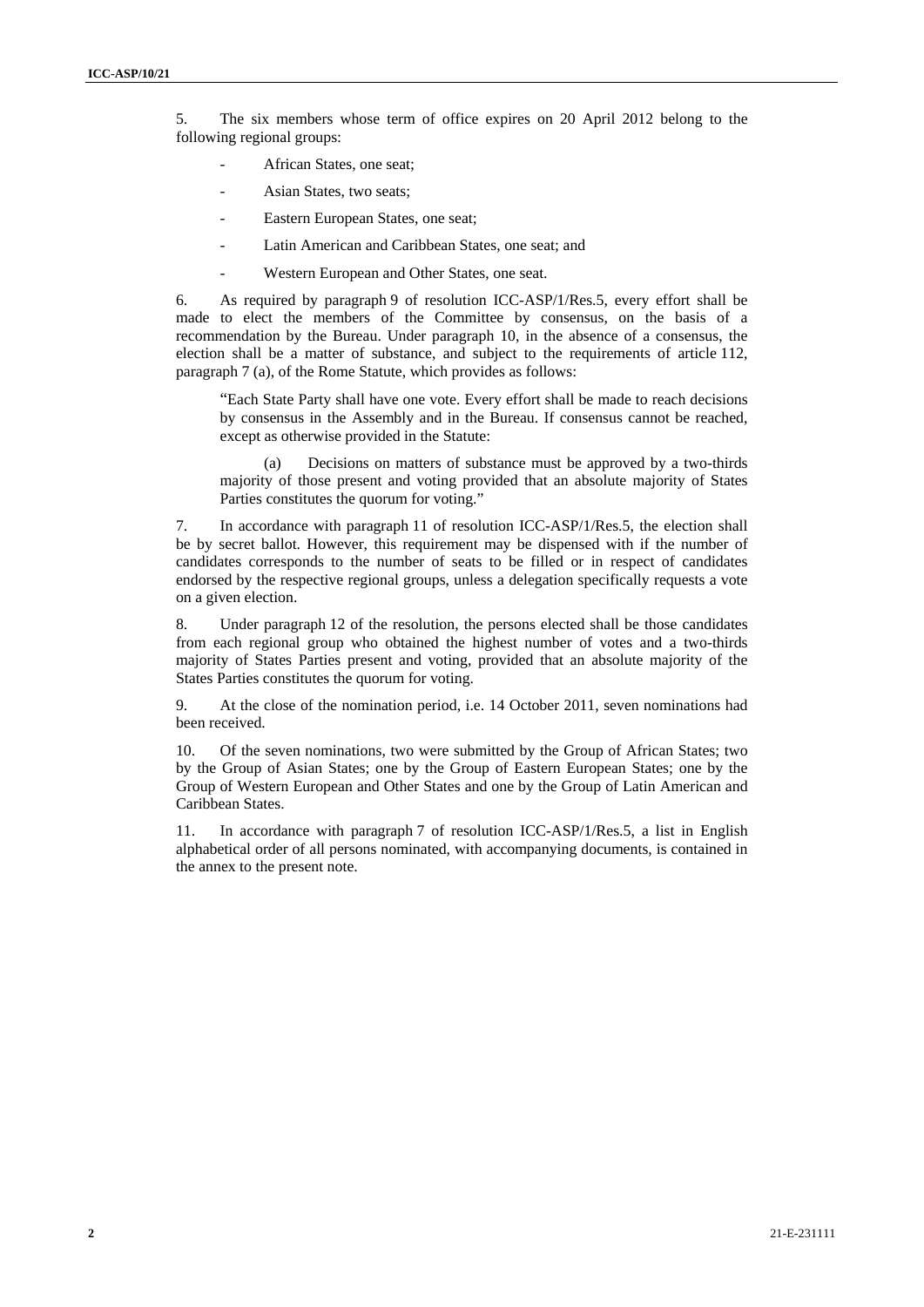# **Annex**

# **Alphabetical list of candidates (with statements of qualifications)**

# Contents

| Name and nationality <sup>*</sup> |  | Page           |
|-----------------------------------|--|----------------|
| 1.                                |  | $\overline{4}$ |
| 2.                                |  |                |
| 3.                                |  | 10             |
| 4.                                |  | 13             |
| 5.                                |  | 17             |
| 6.                                |  | 19             |
| 7.                                |  | 21             |

<sup>\*</sup> Also the nominating State(s) unless otherwise indicated.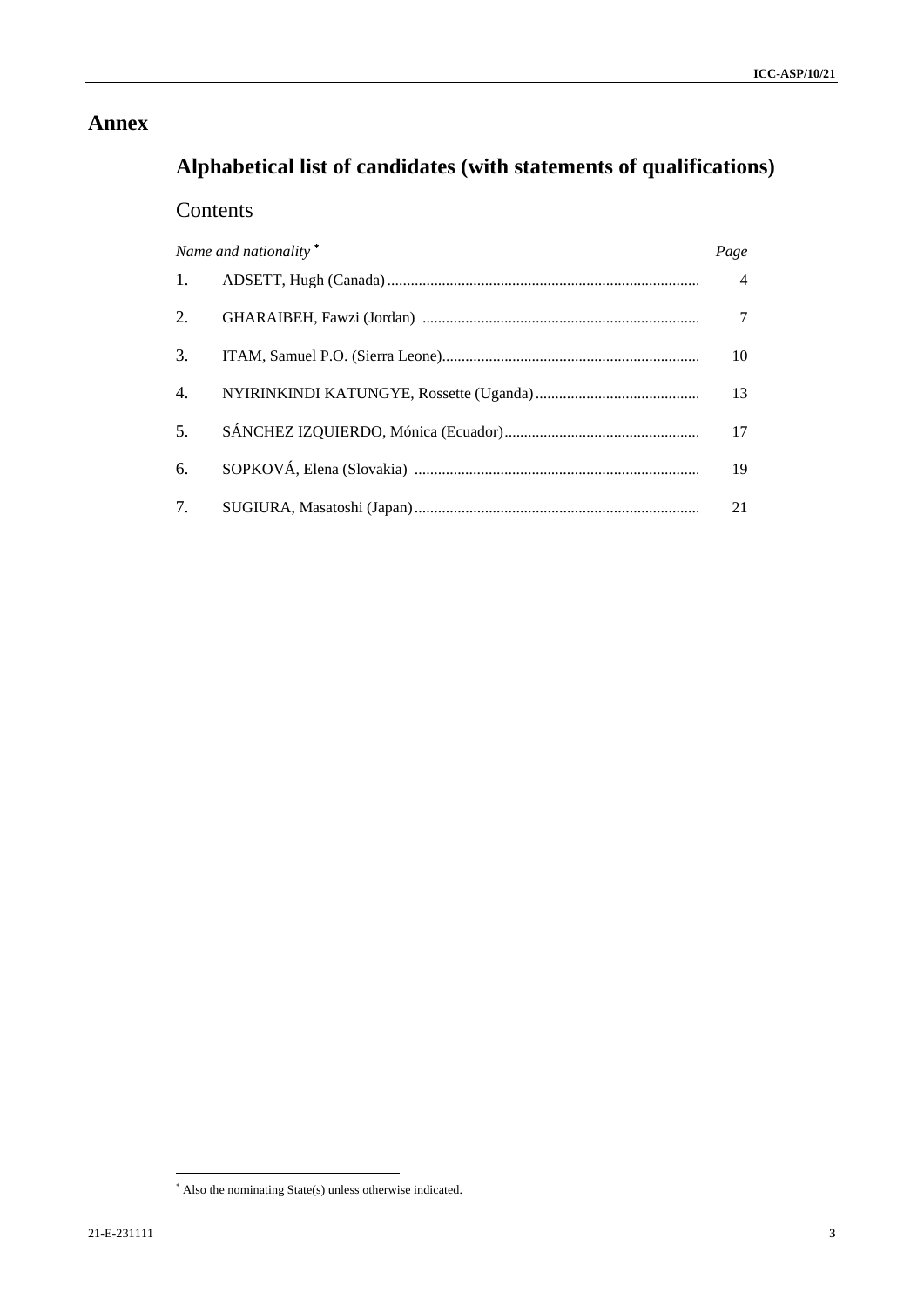# **1. Adsett, Hugh (Canada)**

[Original: English]

### **Note verbale**

The Embassy of Canada presents its compliments to the Secretariat of the Assembly of States Parties to the Rome Statute of the International Criminal Court and has the honour, with reference to the Secretariat's note ICC-ASP/10/S/CBF/05 of February 7, 2011, to inform that the Government of Canada has decided to present the candidature of Mr. Hugh Adsett for election to the Committee on Budget and Finance of the International Criminal Court at the election to be held during tenth session of the Assembly of States Parties in New York in December 2011.

Mr. Adsett has in-depth experience relating to the finances and management of international judicial institutions. From 2005 to 2008, Mr. Adsett was Chair of the Management Committee of the Special Court for Sierra Leone and, as such, he was responsible for ensuring the Management Committee, composed of representatives of several United Nations Member States, was able to carry out its responsibility for ensuring the effective and efficient management of the Court, in particular by providing detailed review and oversight of the Court's budget, providing timely review of proposals to enhance efficiencies, leading annual visits to the Court, facilitating contact and relationships between the Court and United Nations Member States in New York, and maintaining ongoing outreach to United Nations Members States on behalf of the Management Committee. Prior to being Chair, Mr. Adsett was a member of the Management Committee of the Special Court for Sierra Leone from 2004 to 2005.

Mr. Adsett is currently the Director of the Criminal, Security and Diplomatic Law Division at Canada's Department of Foreign Affairs and International Trade. In addition to providing advice support and advocacy on international law as it relates legal cooperation and assistance in civil and criminal matters, transnational crime, anti-corruption and antiterrorism, and privileges and immunities, Mr. Adsett is responsible for managing a team of thirteen lawyers, paralegals and support staff, and managing the divisional budget and staffing.

Previously, Mr. Adsett was the Legal, Economic and Social Affairs Counsellor at Canada's Permanent Mission to the United Nations, New York. In this capacity, he was Canada's representative on the Sixth (Legal) Committee. He was also a member of Canada's delegation to the Assembly of States Parties for its fourth, fifth and sixth sessions.

Mr. Adsett's broad knowledge of the International Criminal Court and international criminal law, as well as his relevant experience as the Chair of the Special Court for Sierra Leone Management Committee, would be important assets for the Committee on Budget and Finance as it reviews and examines the budget, human resources and other infrastructure requirements of the Court. His significant knowledge and experience with the budgetary issues of international judicial institutions attest to his fulfilment of the requirement, set forth in paragraph 2 of the annex to the resolution establishing the Committee on Budget and Finance (ICC-ASP/1/Res.4), that members of the Committee are experts of recognized standing and have experience in financial matters at the international level.

A detailed statement of Mr. Adsett's qualifications is attached to this note.

 $* * *$ 

## **Personal data**

Name Hugh Adsett

#### **Employment history**

2008 – Present Director (EX-02), Criminal, Security and Diplomatic Law (JLA), Foreign Affairs and International Trade Canada. Responsible for managing a team of 13 lawyers, paralegals and support staff, providing advice, support and advocacy on international law as it relates to legal cooperation and assistance (extradition, civil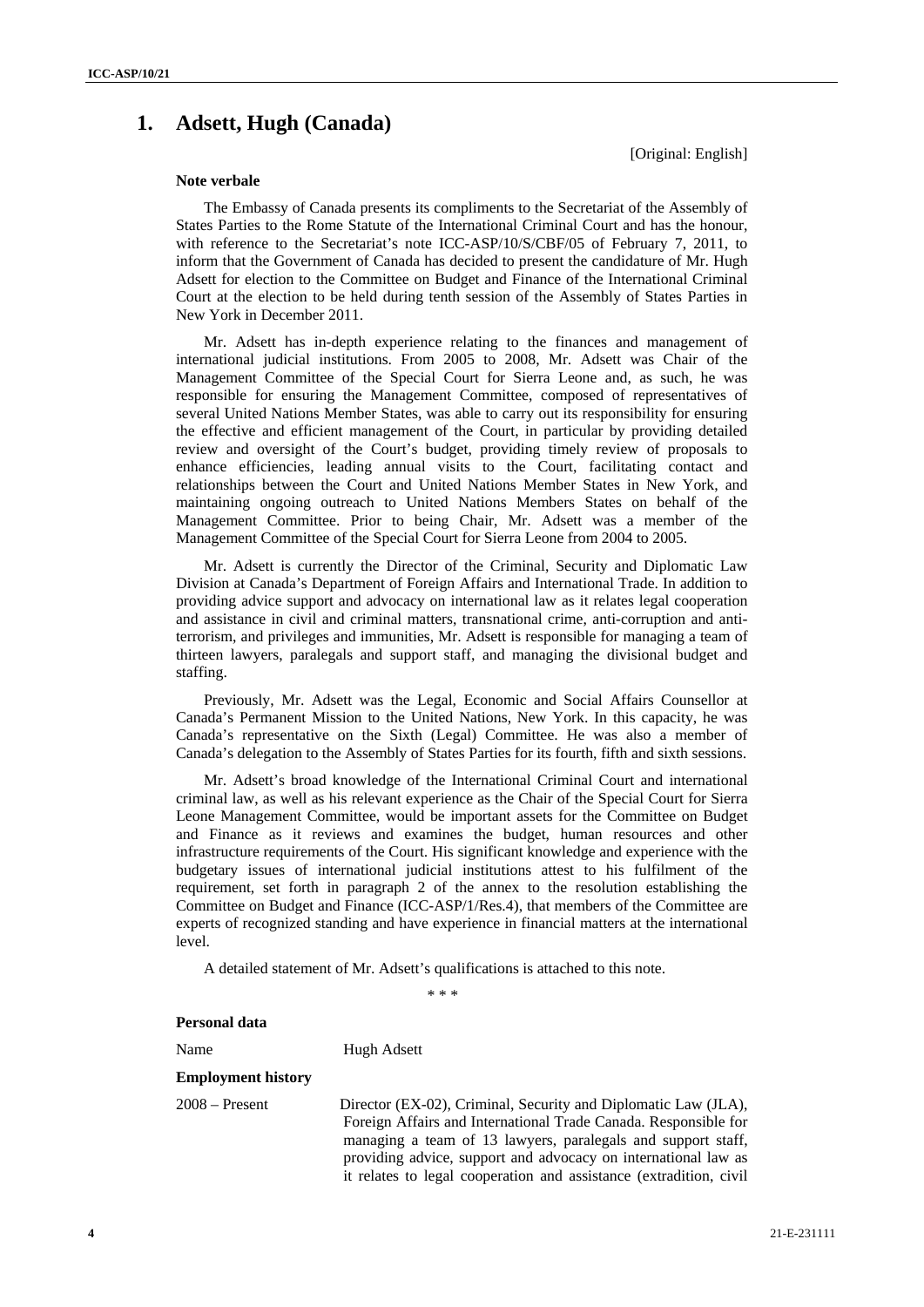assistance), transnational crime, and privileges and immunities. Budget and human resources responsibilities include managing the divisional budget; staffing rotational and non-rotational positions; and representing the branch on the Department's Human Resources Consultative Committee (2009-11).

2004 – 2008 Counsellor (EX-01), Legal, Economic and Social Affairs, Permanent Mission of Canada to the United Nations, New York, United States of America.Responsible for representing Canada on the Sixth (Legal) Committee, and managing a team of five officers and support responsible for representing Canada on the Second and Third Committees. During this posting, I was also Chair, Management Committee of the Special Court for Sierra Leone (2005-08) and responsible for ensuring the Management Committee, composed of representatives of several United Nations Member States, was able to carry out its responsibility for ensuring the effective and efficient management of the Court, in particular by providing detailed review and oversight of the Court's budget, providing timely review of proposals to enhance efficiencies, leading annual visits to the Court, facilitating contact and relationships between the Court and United Nations member states in New York, and maintaining ongoing outreach to United Nations Members States on behalf of the Management Committee. Prior to being Chair, I was a member of the Management Committee of the Special Court for Sierra Leone from 2004-2005. 2002- 2004 Deputy Director, Environmental Law, Foreign Affairs and International Trade CanadaResponsible for managing a team of five lawyers providing advice on international environmental law. I was also a member of the multilateral compliance committee of the Espoo Convention and, for a brief period prior to posting to New York, the Basel Convention.

- 2000 2002 Legal Officer, Human Rights and Humanitarian Law, Foreign Affairs and International Trade Canada. Responsible for providing advice on a range of international human rights and humanitarian law issues, and representing Canada at negotiations on the Agreement for the Privileges and Immunities of the International Criminal Court.
- 1998 2000 Third Secretary | Second Secretary, Embassy of Canada to Ethiopia, with accreditation to Eritrea, Djibouti and Sudan. Responsible for reporting on developments and representing Canada in its relations with Ethiopia, Eritrea, Djibouti and Sudan.
- 1998 Legal Officer, Human Rights and Humanitarian Law, Foreign Affairs and International Trade Canada. Responsible for providing advice on a range of international human rights and humanitarian law issues.
- 1997 Junior Advisor, Permanent Mission of Canada to the United Nations, New York, United States of America. Responsible for participating in meetings and negotiations and reporting, as required, on developments in the Third (Human Rights and Humanitarian Affairs) Committee during the United Nations General Assembly.
- 1996 1997 Desk Officer, Peacebuilding Division, Foreign Affairs and International Trade Canada. Responsible for providing advice on peacebuilding policy, particularly Canadian assistance to international election observation missions.
- 1995 Human Rights Field Officer, United Nations Human Rights Field Operation, Rwanda. Responsible, as a member of a small team located in Cyangugu, Rwanda, for providing advice and monitoring human rights developments, including human rights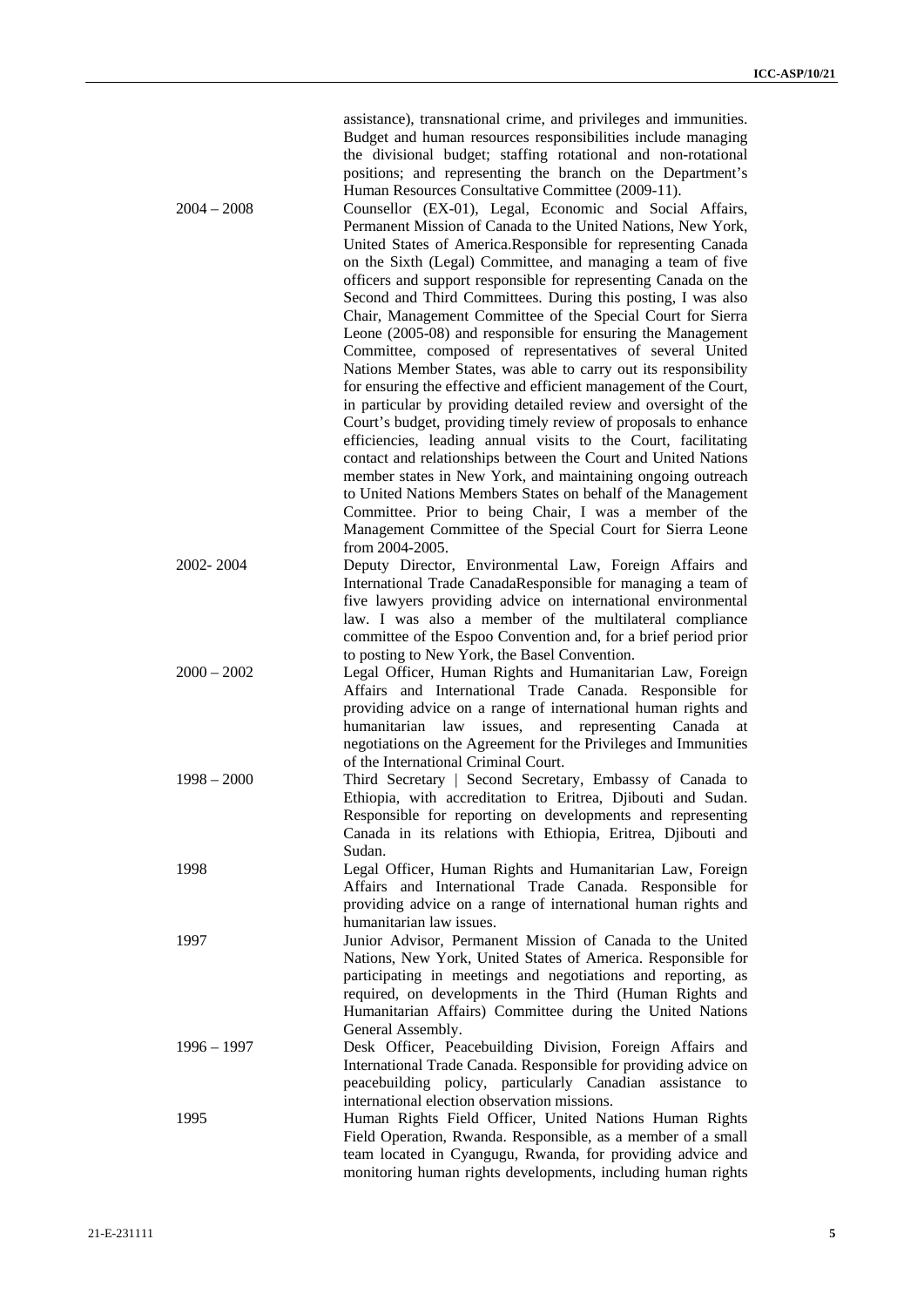| $1993 - 1995$                   | education, liaison with local authorities, and visits to detention<br>centres.<br>Articling student, Osler, Hoskin and Harcourt, Barristers and<br>Solicitors, Ottawa, Ontario. |
|---------------------------------|---------------------------------------------------------------------------------------------------------------------------------------------------------------------------------|
| <b>Professional memberships</b> |                                                                                                                                                                                 |
| 1995 - Present                  | Barrister and Solicitor and member of the Law Society of Upper<br>Canada (Ontario).                                                                                             |
| <b>Education</b>                |                                                                                                                                                                                 |
| 1993                            | LL.B, Queen's University.                                                                                                                                                       |
| 1988                            | M.A. (Journalism), University of Western Ontario.                                                                                                                               |

# **Teaching and publications**

- Lecturer Advanced International Law, University of Ottawa Faculty of Law, Fall 2010.

1987 B.A. (Hon), History and Political Science, Mount Allison

University.

- Lecturer, International Human Rights Law course, Queen`s University Faculty of Law (Herstmonceux Castle, England), June 2009, June 2010, and June 2011.
- Lecturer, International Human Rights Law, University of Ottawa Faculty of Law, Fall 2001, 2002, and 2003.
- Lecturer, International Criminal Law, University of Ottawa Faculty of Law, Winter 2004.
- Co-author, with Professor Ted McDorman, Anne Daniel and Masud Husain, "Compliance Committees and Recent Multilateral Environment Agreements: The Canadian Experience with Their Negotiation and Operation" (2004), 42 Canadian Yearbook of International Law 91-142.

**Languages**: English, French.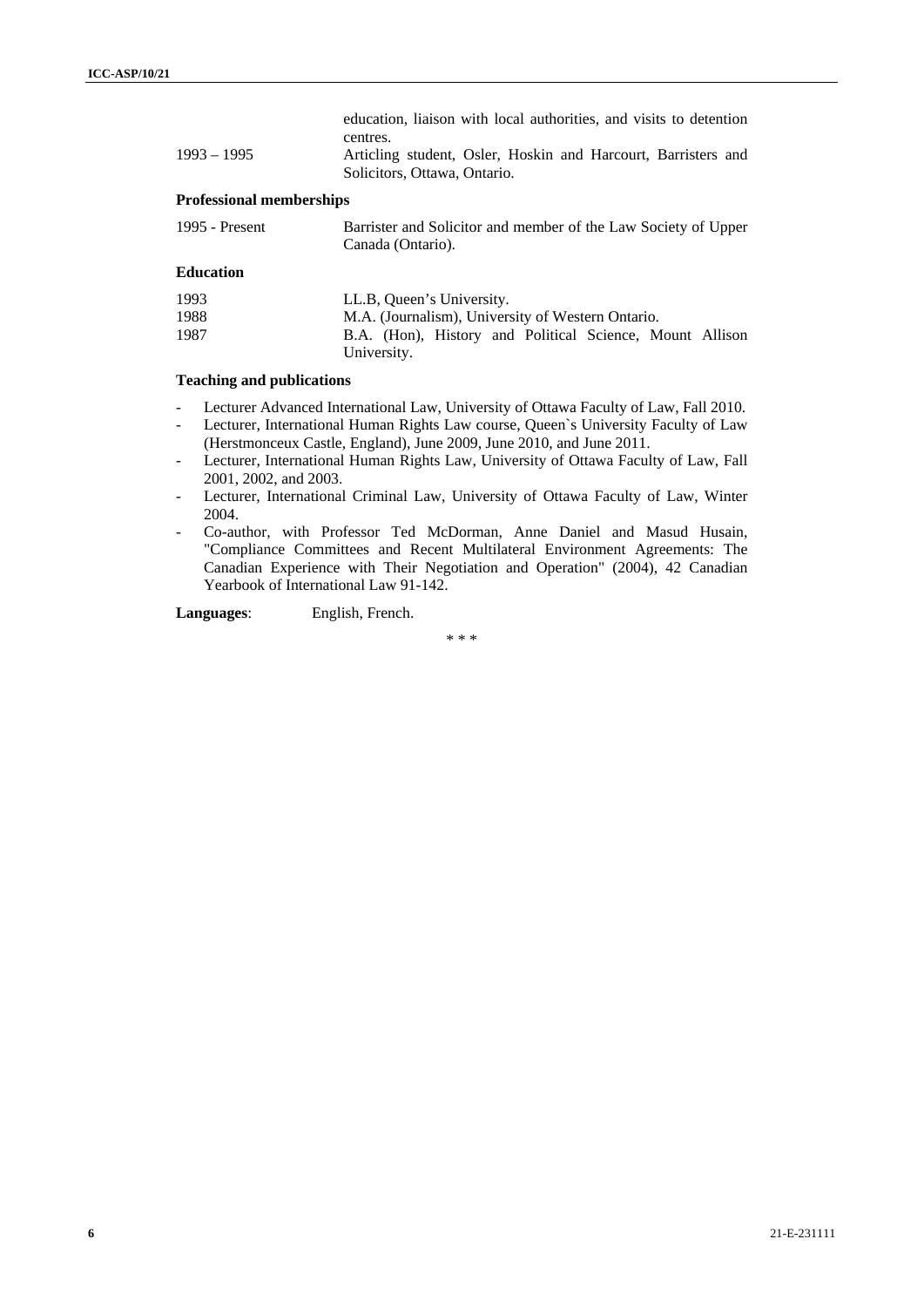# **2. Gharaibeh, Fawzi (Jordan)**

[Original: English]

## **Note verbale**

The Embassy of The Hashemite Kingdom of Jordan presents its compliments to the Secretariat of the Assembly of State Parties to the Rome Statute of the International Criminal Court, and with reference to the Secretariat note no. ICC-ASP110/S/CBF/05 dated 7 February 2011, has the honour to inform the latter that the Government of the Hashemite Kingdom of Jordan has decided to nominate H.E. Dr. Fawzi Gharaibeh as a candidate for re-election to the Committee on the Budget and Finance of the International Criminal Court at the election of the six member of the Committee to be held at the tenth session of the Assembly of States Parties from 12 – 21 December 2011 in New York.

Dr. Gharaibeh has an extensive experience and recognized standing in financial matters at an national and international levels such experience and expertise, as outlined in Dr. Gharaibeh's Curriculum Vitae attached herewith, attest to his fulfilment of the requirement set forth in paragraph 2 of the annex to the resolution establishing the Committee on Budget and Finance.

| Personal data               |                                                                                                                 |
|-----------------------------|-----------------------------------------------------------------------------------------------------------------|
| Name<br>Place of birth      | Fawzi A. Gharaibeh<br>Jordan                                                                                    |
| Date of birth               | 1943                                                                                                            |
| Citizenship                 | Jordanian                                                                                                       |
| Marital status              | Married with three children                                                                                     |
| Languages                   | Arabic (Mother Tongue)                                                                                          |
| <b>Education</b>            |                                                                                                                 |
| 1972                        | Ph.D, University of Wisconsin, United States of America.                                                        |
| 1968                        | MBA, Texas Tech University, United States of America.                                                           |
| 1965                        | B.Com (Honors), Cairo University, Egypt.                                                                        |
| <b>Title</b>                | Professor Emeritus, University of Jordan                                                                        |
| <b>Previous positions</b>   |                                                                                                                 |
| 2009                        | Advisor, then President, A'Sharqiyah University, Oman.                                                          |
| 1999-2000                   | Chairman of the Board of Directors, Jordan Phosphate and                                                        |
|                             | Mining Corporation.                                                                                             |
| 1998-1999                   | Minister of Education, Jordan.                                                                                  |
| 1991-1998                   | President, The University of Jordan.                                                                            |
| 1986-1990                   | Vice-President, The University of Jordan.                                                                       |
| 1983-1986.1                 | Dean, Faculty of Economics and Administrative Sciences, The<br>University of Jordan.                            |
| <b>Academic titles</b>      |                                                                                                                 |
| 1981                        | Professor, The University of Jordan.                                                                            |
| 1967-1981                   | Associate Professor, The University of Jordan.                                                                  |
| 1972-1976                   | Assistant Professor, The University of Jordan.                                                                  |
| 1978-1979                   | Visiting Scholar, LBJ School of Public Affairs, The University<br>of Texas at Austin, United States of America. |
| 1978 (summer)               | Visiting Scholar, Portland State University, United States of<br>America.                                       |
| <b>Memberships</b> (select) |                                                                                                                 |
| 2010                        | Chairman, Board of Trustees, University of Science and                                                          |
| 2009-2010                   | Technology, Jordan.<br>Member, Board of Trustees, German, Jordan University.                                    |
| 2006-2009                   | Member, Board of Trustees, Balqua Applied University, Jordan.                                                   |
|                             |                                                                                                                 |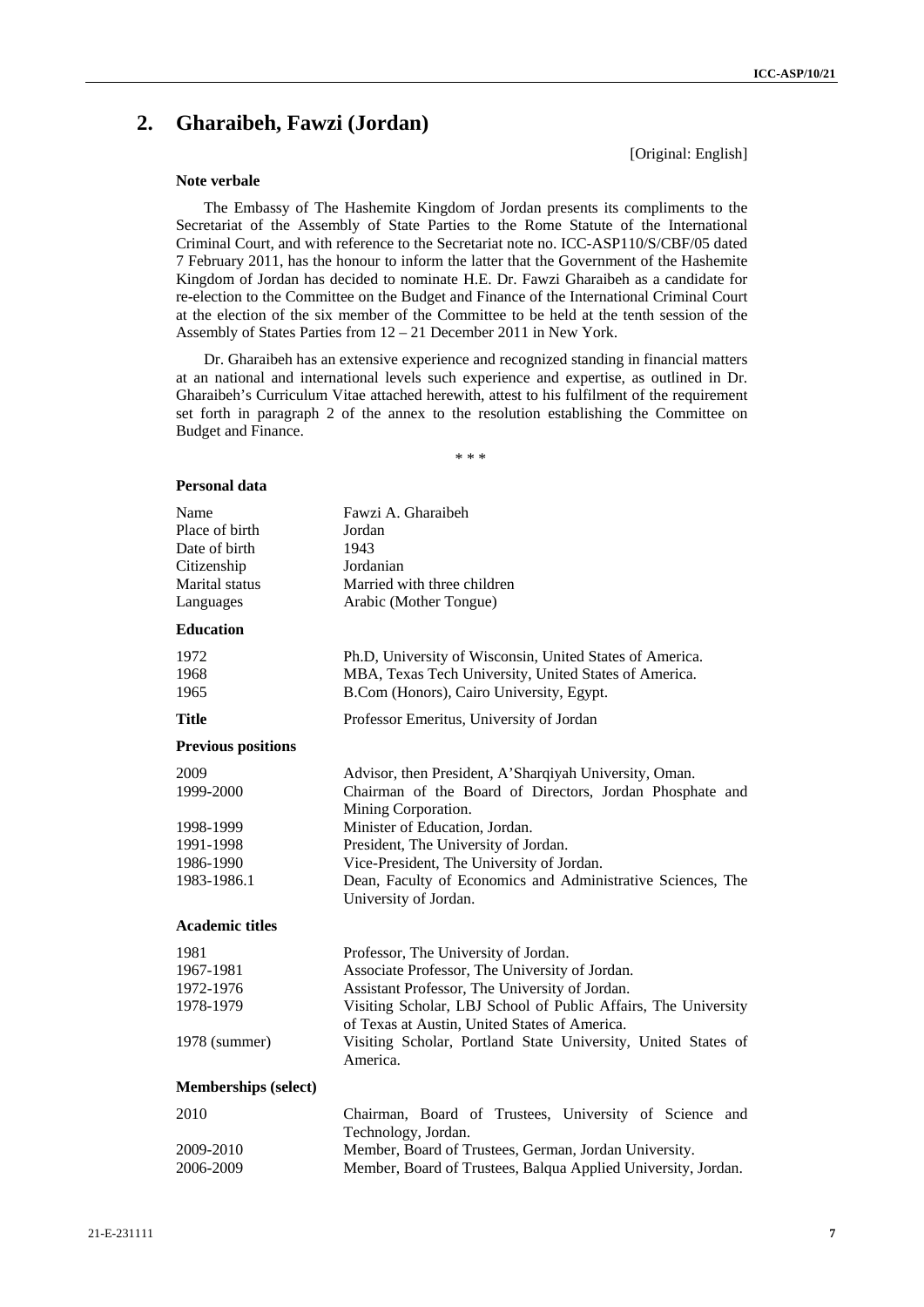| 2003          | Member, Board of Trustees, The Royal Scientific Society,<br>Jordan.                                              |
|---------------|------------------------------------------------------------------------------------------------------------------|
| 2003          | Member, Board of Trustees, King Hussein Foundation, Jordan.                                                      |
| 2006          | Member, Advisory Council, Tela Abu Gazala School of<br>Business Administration, The German Jordanian University. |
| 2003          | Member, Budget and Finance Committee. The International<br>Criminal Court, The Hague, the Netherlands.           |
| $2003 - 2006$ | Member, Board of Trustees, University of Science and<br>Technology, Jordan.                                      |
| $2001 - 2005$ | Member, The Executive Board, UNESCO, Paris, France.                                                              |
| $1989 - 1991$ | Member, Board of Directors, Petra Private University, Jordan.                                                    |
| 1998-2003     | Deputy Chairman, Higher Education Council, Jordan.                                                               |
| 1991-2004     | Member, Higher Education Council, Jordan.                                                                        |
| $1995 - 1995$ | Member, Board of Trustees, The Diplomatic Institute, Jordan.                                                     |
| 1984-1998     | Member, World Affairs Council, Jordan.                                                                           |
|               | Member, The Executive Council, The International Association                                                     |
|               | of Universities, Paris, France.                                                                                  |
| $1994 - 1998$ | Member, the Jordanian American Society for Cultic Exchange<br>(Fulbright).                                       |
| $1991 - 1994$ | Chairman, the Committee for the Examination of High<br>Education in Jordan.                                      |
| $1991 - 1993$ | Member, the Advisory Economic Council, the Government of<br>Jordan.                                              |
| $1991 - 1994$ | Member, the Advisory Committee for the Faculty of Business<br>and Economics, Qatar University, Qatar.            |
| 1991-1994     | Member, American Accounting Association, United States of<br>America.                                            |
| 1986-1991     | Chairman, Committee for the Evaluating of Foreign Degree,<br>Jordan.                                             |
| 1989-1990     | Member, the National Committee to Draw the National Charter,<br>Jordan.                                          |
| 1991-2009     | President, Jordan Alumni Society for Graduates of United States<br>Universities and Institutes.                  |
| 2001-2008     | Member, Council of the Center for Strategic Studies, The<br>University of Jordan.                                |
| 2003-2006     | Member, the Higher Committee for the Accounting Profession.                                                      |

# **Medals**

Independence Medal of First Order

Education Medal of Excellence

# **Publications**

#### **Books (English)**

- The Badia of Jordan; A Process of Change, Amman; University of Jordan Press, 1987 (with others).
- The economies of the West Bank and Gaza Strip. Boulder; Westview Press, 1987.
- The Bedouin of Jordan; A People in Transition. Royal Scientific Society Press, 1987 (with others).
- The small and Handicraft Industries in Jordan; 1976, Amman; Industrial Development Bank, n.d. (with others).

# **Books (Arabic)**

- Contemporary Issues in Jordan, Editing and Introduction.
- Amman and Beirut; Abdel Hamid Shoman Foundation and Arab Institute for Studies and Publications 2001.
- Accounting Principles, New York; John Wiley and Sons, 1983 (with others).
- Accounting for Executives, Amman; El-Dustour Press, 1982 (with others).
- Research Methodology in Social Sciences and Humanities. Amman; Royal Scientific Society Press, 1977 (with others), Third Edition, 2002.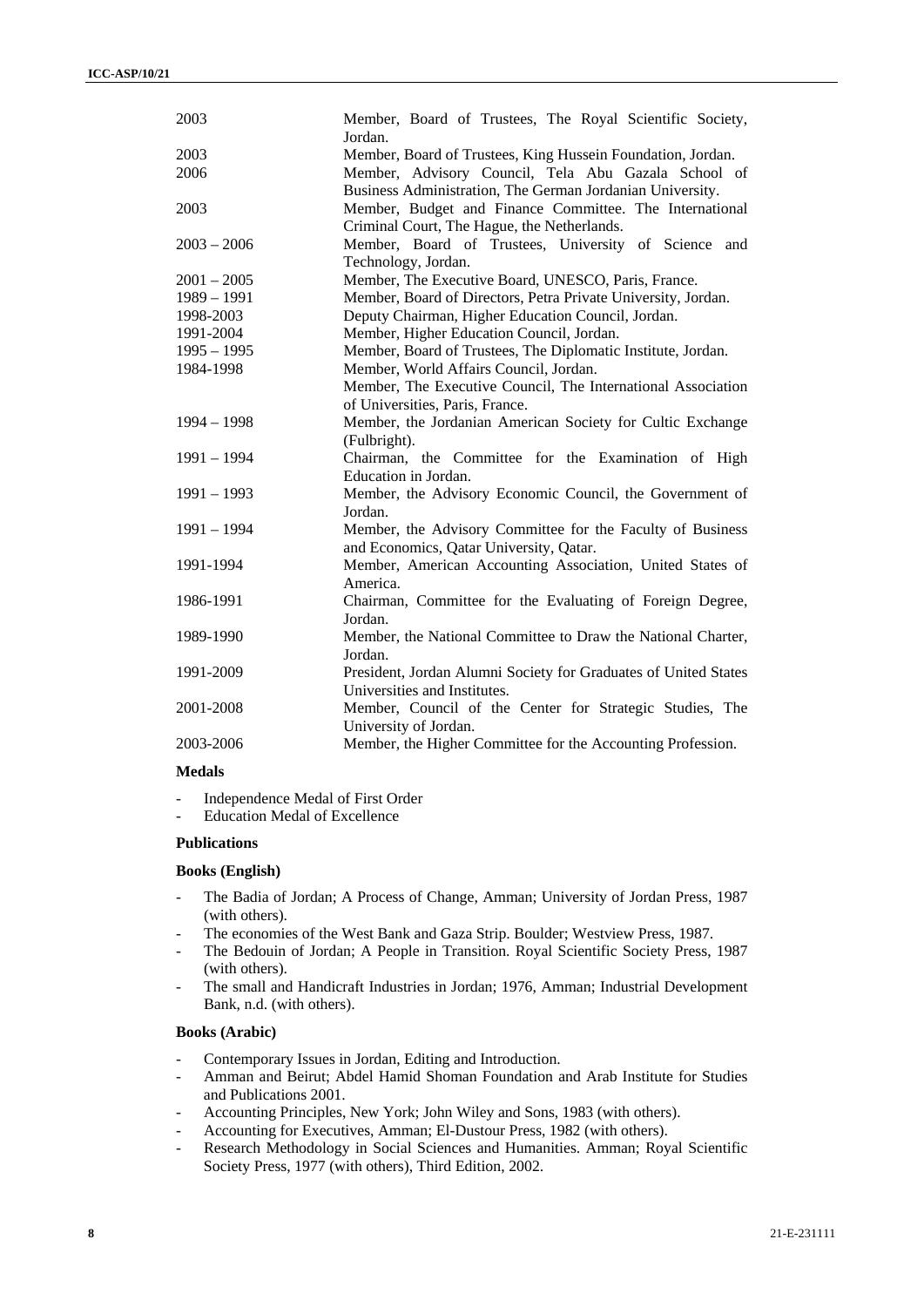- Cost Accounting; Principles, Procedures and Control. Amman; Philadelphia Publishing House, 1975.

### **Articles (English)**

- Bedouin Settlement: Organizational, Legal and Administrative Structure; "The Experience of Jordan" in Galaty, John G., Aronson, Dan and Salzman, Philip Carl, Eds. The Future of Pastoral Peoples, Ottawa: International Development Research Center, 1981 (with another).
- "Foreign Companies in Jordan: Problems and Prospects", Arab Journal of Administration (October 1979) (with another).
- "West-Asia and Southeast Asia: A Commentary", in Economic Relations Between West Asia and Southeast Asia, Singapore: Institute of Southeast Asian Studies, 1978.
- "Conditions of Some working Women in Jordan", Arab Journal of Administration, 1978 (with others).
- "Doing Business in the Arab World: Problem and Prospects", The Arab World Business Opportunities, Singapore: Coma Publications, 1977 (with another).

### **Articles (Arabic)**

- "The Relation between Earnings and Stock Returns in the Long Run: Republication and Extension", Jordan Journal of Business Administration 2008 (with another).
- "The Role of Cash Flows and Accruals in Explaining Stock Returns" Jordan Journal of Business Administration 2008 (with another).
- "Predicting Corporate Distress in Jordan: A Multidimensional Scaling Approach", Dirasat 2008 (with another)
- "Education in Jordan and the Requirements of the Twenty First Century" in Jordanian.
- Contemporary Issues in Jordan 2001.
- "The Relationship between Accounting Variables and Market Beta as a Measure of Systematic Risk in Publishing Shareholding Companies in Jordan", Dirasat 1996 (with another).
- "The Use of Financial Ratios to Predict Highly Successful industrial # Corporations in Jordan", Dirasat 1990 (with another).
- "Annual Financial Reports of Jordanian Industrial, Corporations and their Relevance of Investment Decisions", Dirasat 1990 (with another).
- "Information Content of Annual Financial Reports in Jordanian Corporations –Trading Volume", Dirasat 1989 (with another).
- "Timeless of Financial Reports in Jordanian Industrial Corporation", Dirasat (1988) with another.
- "Information Content of Accounting Income Numbers in Jordanian Industrial Corporations", Abbath Al-Yarmouk 1988 (with another).
- "Financial Ratios as Predictors of Failure in Jordanian Industrial Corporations", Dirasat 1987 (with another).
- "Disclosures in Financial Annual Reports in Jordanian Industrial Corporations", Dirasat 1986 (with another).
- "The Extent of Utilization of Cost Accounting Systems in Jordanian Industrial Corporations", Dirasat 1986 (with another).
- "Inflation Accounting in Jordanian Corporations; a case study", Economics and Administrative Research, 1981.
- "The Accounting function and the chief accountant in Jordanian Corporations", Dirasat 1981.
- "The use of Simultaneous Equations in Service Department's Cost Allocation; A Case study, "Journal of Business Research", 1980.
- "The investment Climate in Jordan" Businessman, 1978.
- "Internal Control in Corporations; A quantitative Evaluation", Dirasat 1976 (with another).
- "Modern Construction Industries: A case study, Dirasat 1975 (with another).
- "The use of Linear Programming in Fixed Cost Allocations; the Case of Paper and Cardboard Manufacturing Company". Proceedings of the Second Annual Conference of Operations Research. Cairo; Egyptian Society of Operations Research, 1975.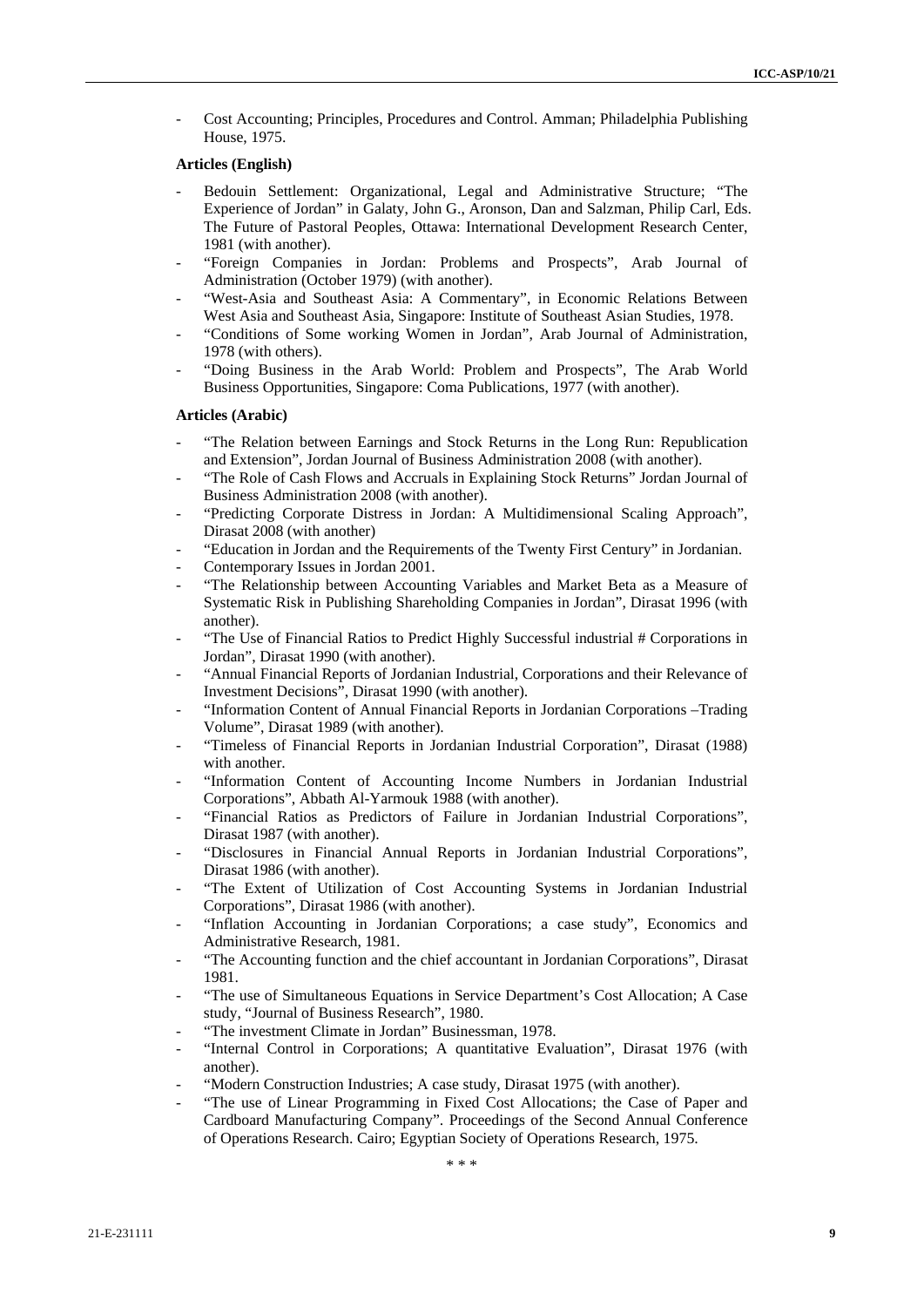# **3. Itam, Samuel P.O. (Sierra Leone)**

[Original: English]

# **Note verbale**

The Permanent Mission of the Republic of Sierra Leone to the United Nations presents its compliments to the Secretariat of the Assembly of States Parties to the Rome Statute of the International Criminal Court and has the honour to inform that the Government of Sierra Leone has decided to nominate Mr. Samuel P.O. Itam as candidate for election as member of the Committee on Budget and Finance of the International Criminal Court, at the elections to be held during the tenth session of the Assembly of States Parties at the United Nations Headquarters , New York, from 12 to 21 December, 2011.

Mr. Itam, who prior to his current position as Chairman and Managing Director of the Institute for Technical Analysis and Monitoring of the IMF Foundation, Freetown, Sierra Leone, was Executive Director at the International Monetary Fund (IMF), is one of the candidates from the African Region.

Detailed information on Mr. Itam's academic qualification and professional experience is contained in his attached statement of qualifications.

\* \* \*

#### **Statement of qualifications**

# **Personal data**

| Name:           | Samuel P.O. Itam       |
|-----------------|------------------------|
| Date of Birth:  | 17 February 1952       |
| Place of Birth: | Freetown, Sierra Leone |
| National of:    | Sierra Leone           |

#### **Current position**

|                | December 2010 – present Chairman and Managing Director, Institute for Technical |
|----------------|---------------------------------------------------------------------------------|
|                | Analysis and Monitoring (The ITAM Foundation, Freetown,                         |
|                | Sierra Leone)                                                                   |
| 2007 - Present | Member, International Advisory Board, Queen Mary, University                    |
|                | of London, United Kingdom.                                                      |

### **Immediate prior positions at the International Monetary Fund**

| $2008 - 2010$ | Executive Director for Angola, Botswana, Burundi, Eritrea,        |
|---------------|-------------------------------------------------------------------|
|               | Ethiopia, The Gambia, Kenya, Lesotho, Liberia, Malawi,            |
|               | Mozambique, Namibia, Nigeria, Sierra Leone, South Africa,         |
|               | Sudan, Swaziland, Tanzania, Uganda, Zambia, and Zimbabwe.         |
|               | In addition to representing the interest of these countries, as a |
|               | member of the Executive Board, was responsible for conducting     |
|               | the day-to-day business of the International Monetary Fund        |
|               | (IMF). These included formulating policies, exercising            |
|               | oversight, and providing guidance to management and staff. As     |
|               | Executive Director, contributed to the review of macroeconomic    |
|               | policies of individual member countries under the various         |
|               | surveillance activities, the approval of lending programs for     |
|               | member countries, and the overview of the IMF's budget and        |
|               | finance operations.                                               |
|               | Served on several committees, including the Executive Board       |
|               | Committee on Administrative Matters; IMF Committee on             |
|               | Capital Budget; IMF Audit Committee; Committee of the Whole       |
|               | on IMF Budget; Executive Board Ethics Committee.                  |
| $2006 - 2007$ | Senior Advisor Responsible for review of IMF policy for the       |
|               | sub-Saharan African countries; main liaison for relations with    |
|               | other international and regional organizations/agencies; mission  |
|               | head for Ethiopia and Ghana; Coordinator for the presentation of  |
|               | cross-country and other applied research in the African           |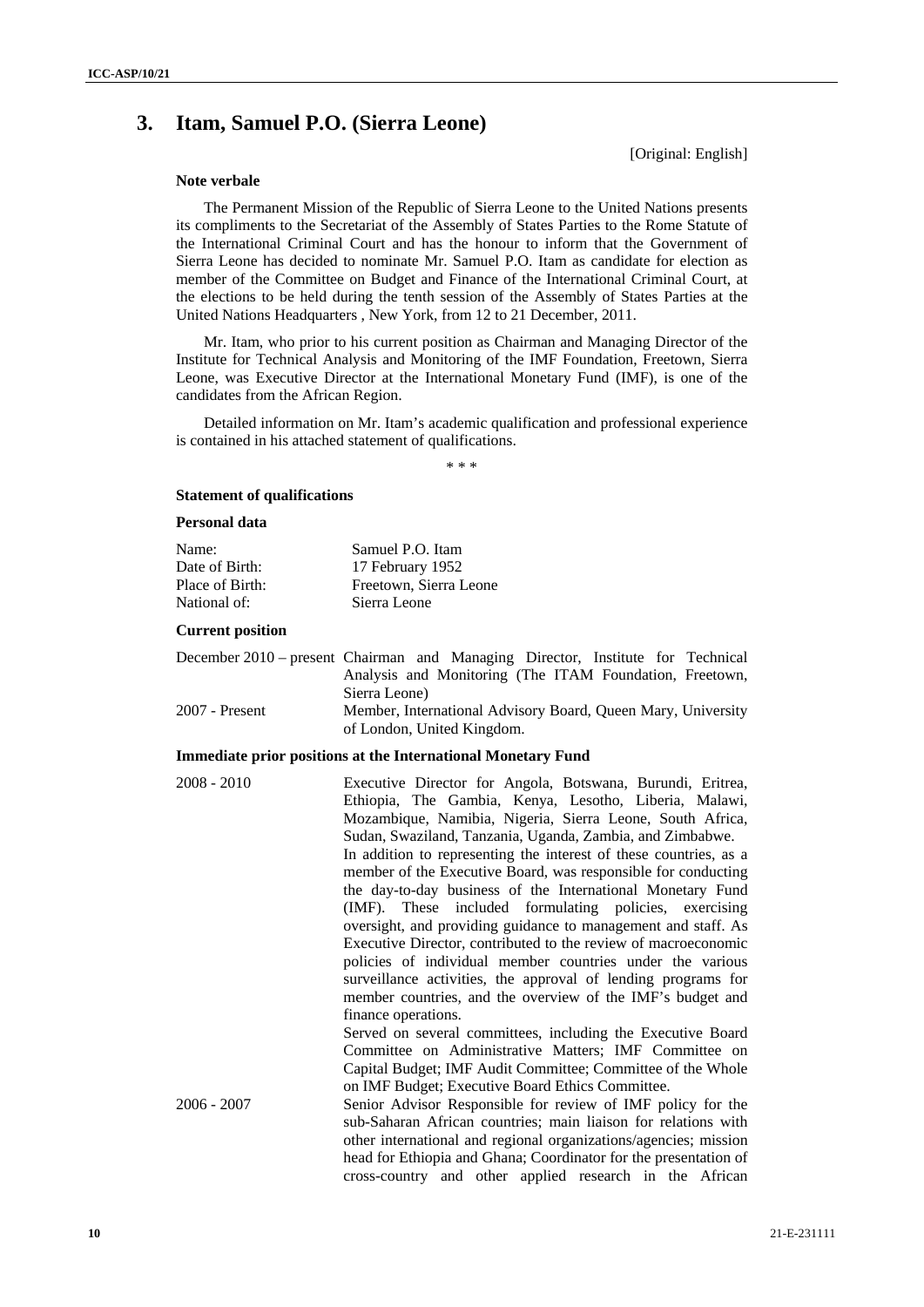Department of the IMF; member of the Review Committee for appointments and promotions across the institution as a whole; and member of the Diversity Council.

Chairman of the sub-Saharan African Group of the IMF and Co-Chairman of the World Bank Group/IMF African Society.

# **Immediate prior position with the Government of Sierra Leone**

2007 – 2008 Economic Adviser, Office of the President, Republic of Sierra Leone. Worked closely with the economic and finance ministries and the central bank in the development of policies, including the medium-term budget.

# **International Monetary Fund staff career**

| $1975 - 1984$<br>$1984 - 1987$ | Economist undertaking analytical research on the East African<br>countries and preparation of the World Economic Outlook;<br>Worked mainly on macroeconomic programs for East and<br>Southern African countries (including Zambia, Zimbabwe,<br>Rwanda, Uganda, and Seychelles), and for South East Asian and<br>Pacific countries (including Thailand, Philippines, and Papua<br>New Guinea). Invariably, these programs involved budget and<br>finance adjustments to achieve medium-term sustainability.<br>IMF Resident Representative in Bangladesh (mainly as resident |
|--------------------------------|------------------------------------------------------------------------------------------------------------------------------------------------------------------------------------------------------------------------------------------------------------------------------------------------------------------------------------------------------------------------------------------------------------------------------------------------------------------------------------------------------------------------------------------------------------------------------|
| $1987 - 1990$                  | advisor to the Government on budget and financial policies).<br>Senior Economist.<br>Worked mainly on Indonesia during the second major drop in oil<br>prices that required severe budgetary adjustment with the design,<br>development and implementation of a medium term budget<br>aimed at sustainability.                                                                                                                                                                                                                                                               |
| $1990 - 1997$                  | Deputy Division Chief. Worked mainly as mission chief for<br>Pacific countries (including Papua New Guinea, Solomon<br>Islands, and Tonga) and Caribbean countries (Guyana, St. Kitts<br>and Nevis and Trinidad and Tobago). Of particular relevance<br>was the design of fiscal policies to deal with a heavily-indebted<br>country (Guyana) and putting in place an effective framework<br>for medium-term budgeting.                                                                                                                                                      |
| $1997 - 2000$                  | Advisor/Division Chief, Western Hemisphere. Responsible for<br>review of relations with countries in the region and the overall<br>management of the individual country teams for five countries in<br>the Caribbean including Jamaica, Trinidad and Tobago).<br>Jamaica was adjusting to a financial crisis centered in the state<br>owned banks, and Trinidad and Tobago was preparing for the<br>boom in resources from oil and gas. In both cases, the core of<br>adjustment rested on the design and implementation of<br>appropriate fiscal policies.                  |
| $2001 - 2004$                  | IMF Senior Resident Representative in Kenya. This was a<br>challenging period for Kenya as the economy stagnated or<br>declined, with significant net outflow of private capital, net<br>repayment to multilateral institutions, and widespread concern<br>about corruption. I worked closely on fiscal management with a<br>"Dream Team" from the Diaspora that was put together by the<br>government with the assistance of the IMF and World Bank.                                                                                                                        |
| $2004 - 2006$                  | Assistant Director in charge of four country teams, responsible<br>for general administration, and mission chief for Ghana. Ghana<br>was on an adjustment path with the key objective of significantly<br>reducing the public debt/GDP ratio through the formulation of<br>appropriate medium-term fiscal adjustment. This was quite<br>successful, so much so that Ghana was able to access the<br>international capital market at the completion of its adjustment<br>program.                                                                                             |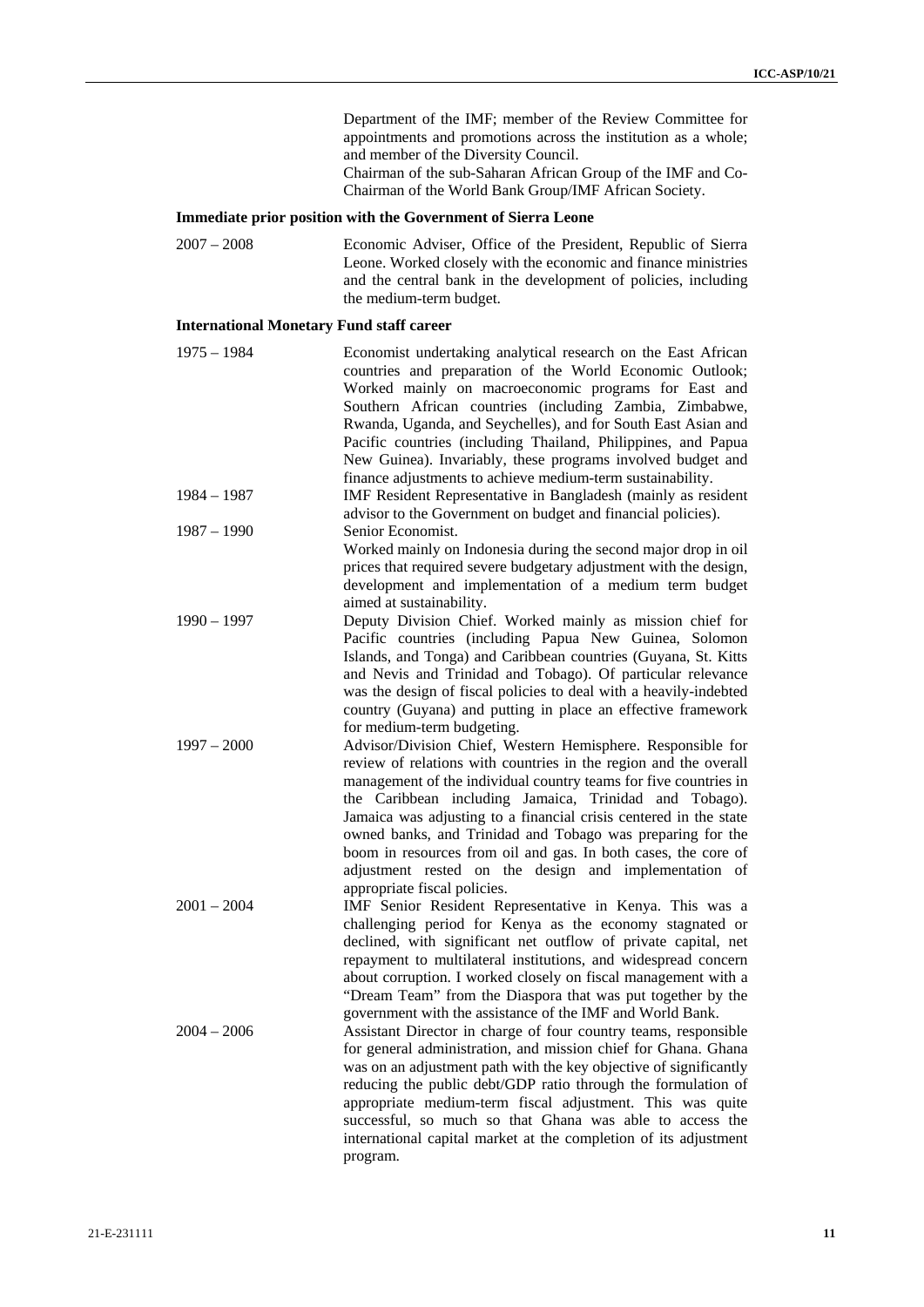| $2006 - 2007$    | Senior Advisor, Immediate Office, Africa region. Assisted<br>Ethiopia as efforts were made to absorb expected large increases<br>in development assistance over the medium term.                      |
|------------------|-------------------------------------------------------------------------------------------------------------------------------------------------------------------------------------------------------|
| $2008 - 2010$    | As Executive Director, worked with Finance Ministers, Central<br>Bank Governors and their officials in<br>developing<br>macroeconomic policies, including appropriate budget and<br>finance policies. |
| <b>Education</b> |                                                                                                                                                                                                       |
| 1974             | B.Sc. (Econ.), First Class Honors, Economics, Queen Mary<br>College, University of London, United Kingdom.                                                                                            |
| 1975             | M.Sc. (Econ.), Economics, London School of Economics and<br>Political Science, University of London, United Kingdom.                                                                                  |
| Awards           |                                                                                                                                                                                                       |
| 1971             | National Scholarship.                                                                                                                                                                                 |
| 1973             | University of London, United Kingdom, Drapers Company Prize<br>in Economics.                                                                                                                          |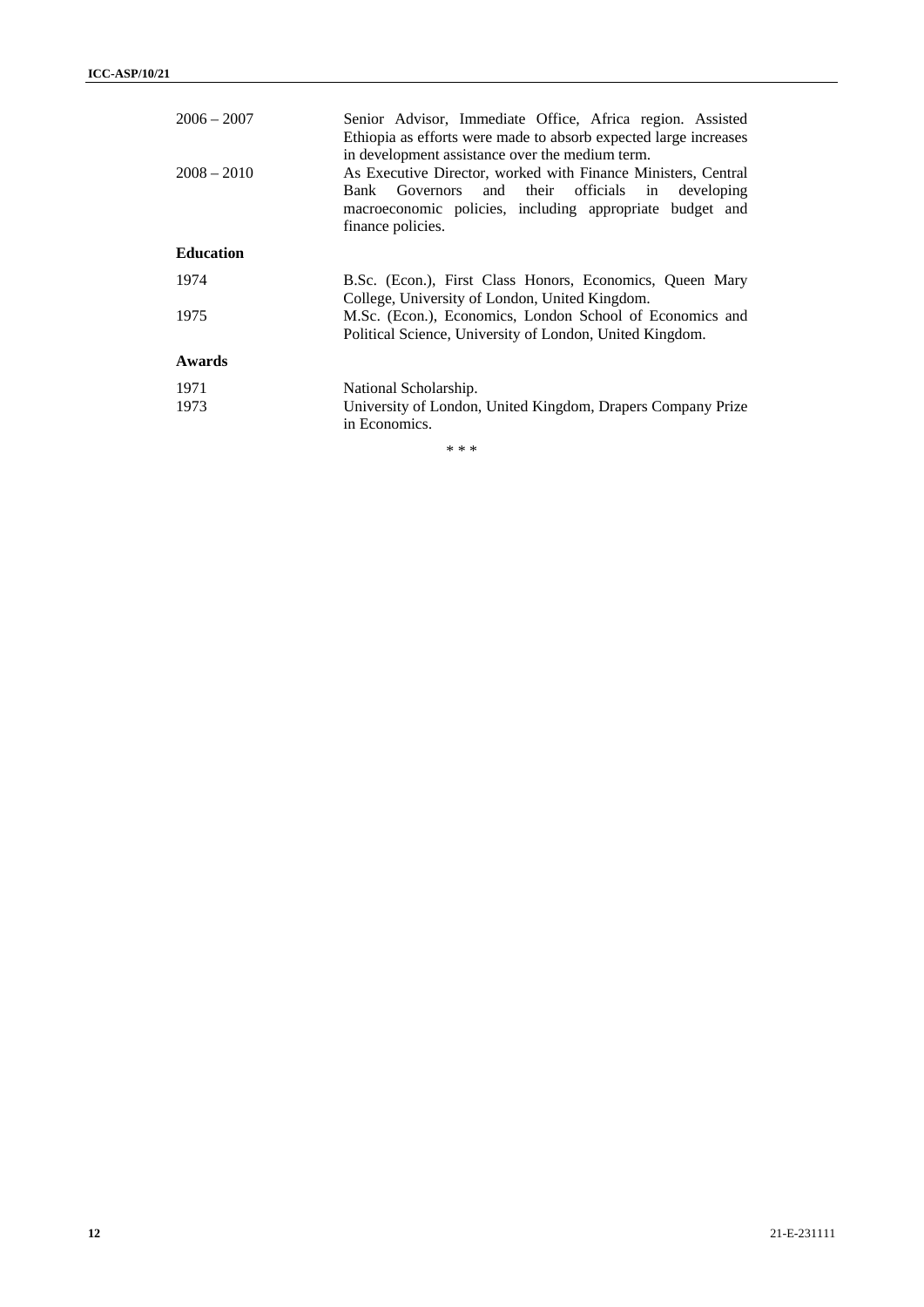# **4. Nyirinkindi Katungye, Rossette (Uganda)**

[Original: English]

#### **Note verbale**

The Embassy of the Republic of Uganda presents its compliments to the Secretariat of the Assembly of States Parties to the Rome Statute of the International Criminal Court and has the honour to convey that the Government of Republic of Uganda has decided to nominate Ambassador Rossette Nyirinkindi Katungye as a candidate for member of the Committee on the Budget and Finance of the International Criminal Court for a seat allocated to Africa, at the elections to be held during the tenth session of the Assembly of States Parties, from 12 to 21 December 2011 in New York.

Ambassador Nyirinkindi is a member of the Committee on Budget and Finance and is currently serving as Uganda's Deputy Permanent Representative to the United Nations in Geneva. Having been a delegate to a number of ICC intergovernmental negotiations, she is conversant with the Rome Statute and attendant Financial Regulations and Rules of the Court. She brings a wealth of experience, including serving as a Vice-Chairperson of the Committee on Budget and Finance recently. Further, she was responsible for the preparation of her department's budget, execution and defending it before the relevant parliamentary oversight committee when she headed the African Union Department in the Ministry of Foreign Affairs of Uganda for five years. In the same five years she also served on the Ministry's Finance Committee charged with the financial management of the Ministry and defence of the Ministry's Budget before Parliament.

Furthermore, Ambassador Nyirinkindi played a critical role in the success of the organization of the Rome Review Conference held in Kampala when she was appointed as a Co-Focal Point by the Government of Uganda for the National Organizing Committee overseeing the preparations for the hosting of the said historic conference. The attached curriculum vitae of Ambassador Nyirinkindi reflects her experience in a wide range of fields.

\* \* \*

## **Personal data**

| Name          | Rossette Nyirinkindi Katungye               |
|---------------|---------------------------------------------|
| Date of birth | 16 October 1963                             |
| Citizenship   | Ugandan                                     |
| Profession    | Lawyer/environmentalist/Human rights expert |
| Occupation    | Career diplomat                             |

# **Career objective**

To take initiative and excel in all tasks undertaken, especially if such tasks contribute to the improvement of human lives, peace and security as well as the sustainability of the environment.

# **Education**

| 2 March 2007    | Certificat d'Etudes de Français Pratique 2 Niveau B1, Council of  |
|-----------------|-------------------------------------------------------------------|
|                 | Europe, Paris, France. Certificat d'Etudes de Français Pratique 2 |
|                 | Niveau A2, Council of Europe, Paris, France.                      |
| 2005            | International criminal law Specialization in the Nuremberg        |
|                 | Trials, Columbia Law School (Fellowship), New York.               |
| $2001 - 2002$   | Undertook several United Nations International Training and       |
|                 | Research Institute (UNITAR) courses, New York.                    |
| 1997            | Master of Science (M.Sc) in General Maritime Administration       |
|                 | and Environment Protection, World Maritime University             |
|                 | (WMU), Sweden,.                                                   |
| 1995 (4 months) | International post-graduate training course in environmental      |
|                 | management with specialization in elements of international       |
|                 | environmental policy, Fletcher School of Law and Diplomacy,       |
|                 | Tufts University, Massachusetts, United States of America,.       |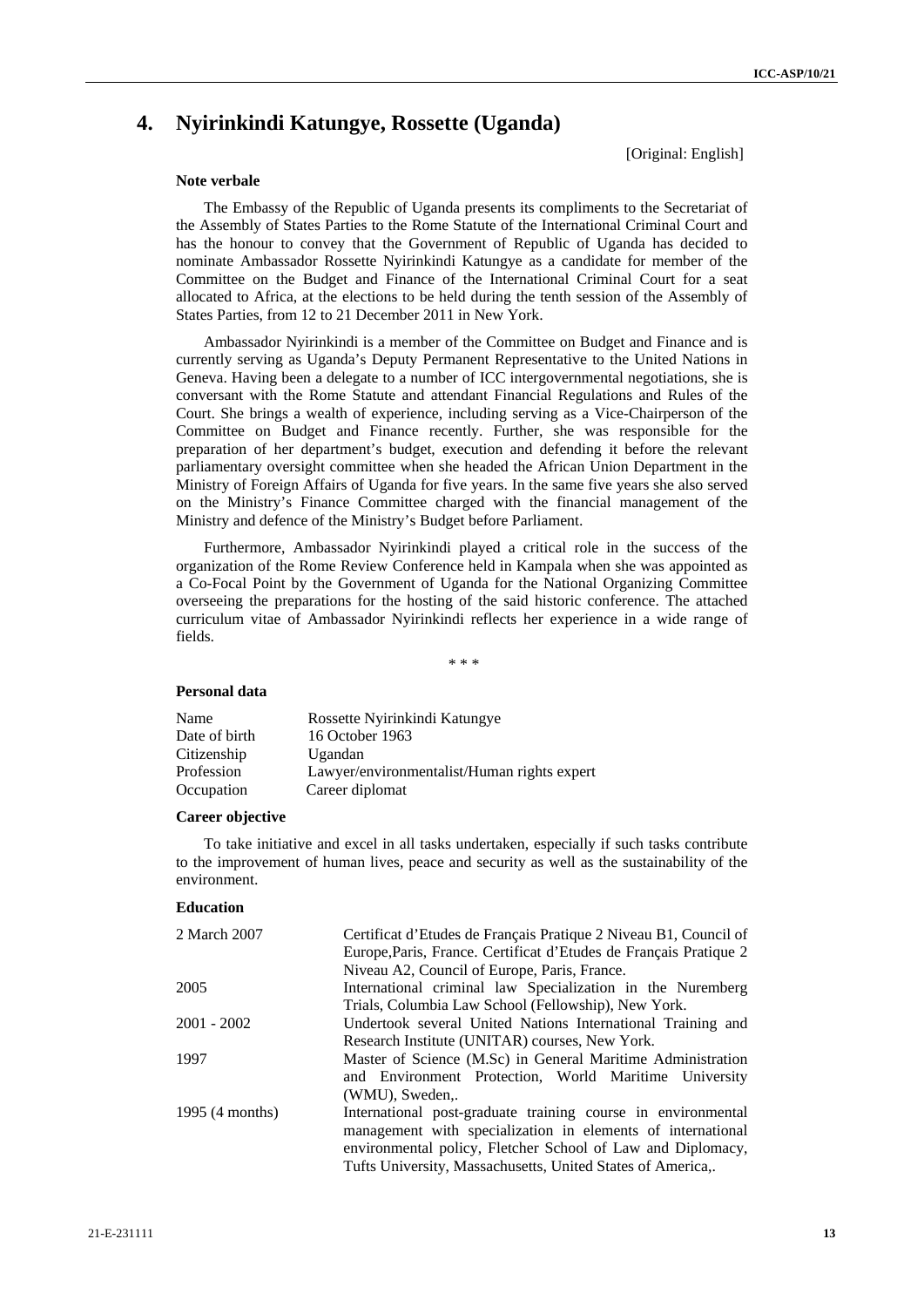| 1989                               | Post-graduate diploma in Legal Practice, Law Development<br>Centre, Uganda.                                                                                         |
|------------------------------------|---------------------------------------------------------------------------------------------------------------------------------------------------------------------|
| 1988                               | Bachelor of Laws degree (LL.B), Upper Division of the Second<br>Class, Makerere University, Uganda.<br>French classes from levels 1 to 8 at the United Nations, New |
|                                    | York.                                                                                                                                                               |
| <b>Key professional experience</b> |                                                                                                                                                                     |
| January 2011                       | Appointed as Uganda's Deputy Head of Mission, Uganda's<br>Permanent Mission to the United Nations and other International<br>Organizations in Geneva.               |
| 2009                               | Appointed as member, Uganda National APRM Governing<br>Council, for a four-year term.                                                                               |
| 2009                               | Appointed to the rank of Ambassador.                                                                                                                                |
| 2009                               | Appointed as Uganda's co-focal point to oversee Uganda's                                                                                                            |
|                                    | hosting of the Review Conference of the Rome Statute.                                                                                                               |
| 2006 and 2009                      | Elected to the Committee on Budget and Finance, International<br>Criminal Court, re-elected in 2009.                                                                |
| 2009                               | Appointed Head/Conferences Committee of Uganda's National                                                                                                           |
|                                    | Organizing Committee charged with overseeing Uganda's<br>hosting of the African Union Summit in Kampala, Uganda.                                                    |
| February 2006                      | Appointed as Commissioner, Uganda's APRM Commission,                                                                                                                |
|                                    | Appointed to head the African Union Department of the                                                                                                               |
|                                    | Ministry of Foreign Affairs, Uganda.                                                                                                                                |
| 2003                               | Appointed by the Assembly of States Parties as a focal point to                                                                                                     |
|                                    | co-ordinate key provisions and chair meetings on the procedure                                                                                                      |
|                                    | to elect judges.                                                                                                                                                    |
| 2000 and 2003                      | Elected to the Credentials Committee of the following:                                                                                                              |
|                                    | Twelfth Meeting of the State Parties to the United Nations<br>$\overline{\phantom{0}}$                                                                              |
|                                    | Convention on the Law of the Sea (2000).                                                                                                                            |
|                                    | First and second sessions of the Assembly of States Parties                                                                                                         |
|                                    | to the Rome Statute of the International Criminal Court                                                                                                             |
|                                    | (2000).                                                                                                                                                             |
|                                    | Ninth session of the International Seabed Authority (2003).                                                                                                         |
| 2002                               | Elected as one of the Vice-Chairperson to the Ad Hoc                                                                                                                |
|                                    | on the International Convention against the<br>Committee<br>Reproductive Cloning of Human Beings.                                                                   |
| 1999, 2000 and 2006                | Chosen to defend Uganda before the African Commission on                                                                                                            |
|                                    | Human and Peoples Rights (ACHPR) in Burundi, Algiers and                                                                                                            |
|                                    | Banjul, respectively.                                                                                                                                               |
| 1996                               | Vice-Chairperson of the African Focal Points for UNEP and                                                                                                           |
|                                    | HABITAT.                                                                                                                                                            |
| 1995 to 2001                       | Vice-Chairperson, Board of Directors of a regional NGO, the                                                                                                         |
|                                    | Eastern African Environmental Network, (EAEN).                                                                                                                      |
|                                    | Led Uganda's delegation several times to the African                                                                                                                |
|                                    | Commission on Human and Peoples Rights.                                                                                                                             |
| Work experience                    |                                                                                                                                                                     |
| 2011                               | Appointed as Uganda's Deputy Head of Mission, Uganda's                                                                                                              |
|                                    | Permanent Mission to the United Nations and other International                                                                                                     |
|                                    | Organizations in Geneva.                                                                                                                                            |
| 2009                               | Appointed as Member, Uganda National APRM Governing                                                                                                                 |
|                                    | Council, for a four-year term.                                                                                                                                      |
| 2009                               | Appointed to the rank of Ambassador.                                                                                                                                |
| 2009                               | Appointed as Uganda's co-focal point to oversee Uganda's                                                                                                            |
|                                    | hosting of the Review Conference of the Rome Statute.                                                                                                               |
| 2009                               | Elected to the Committee on Budget and Finance, International                                                                                                       |
|                                    | Criminal Court.                                                                                                                                                     |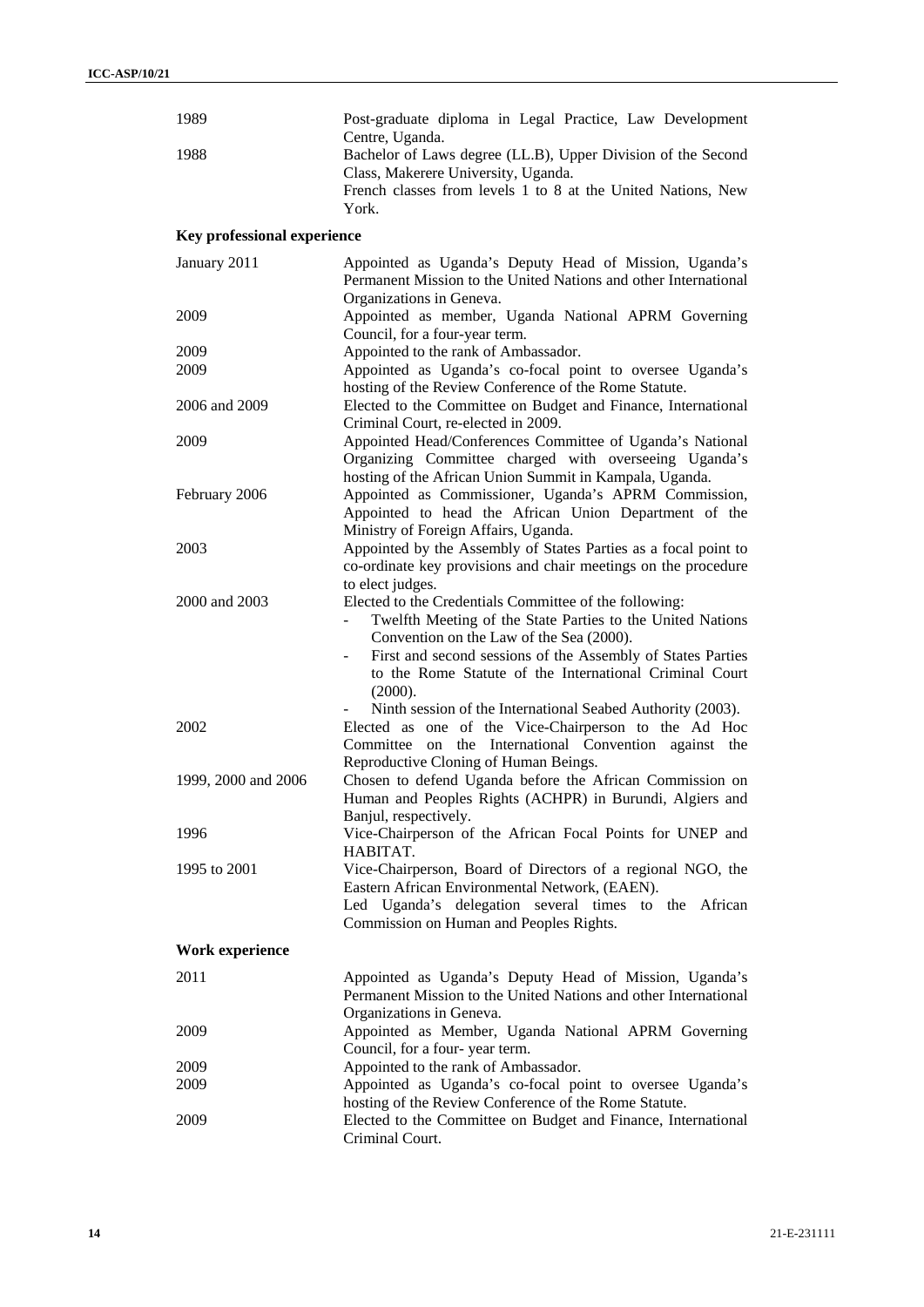| 2008 | Appointed Head/Conferences Committee of Uganda's National<br>Organizing Committee charged with overseeing Uganda's<br>hosting of the AU Summit in Kampala.               |
|------|--------------------------------------------------------------------------------------------------------------------------------------------------------------------------|
| 2006 | Elected to the Committee on Budget and Finance, International<br>Criminal Court (ICC) to complete term of retired member, for<br>one year.                               |
| 2006 | Appointed Commissioner of the Uganda African Peer Review<br>(APRM) Commission.                                                                                           |
| 2006 | Appointed Head, African Union Department, Ministry of<br>Foreign Affairs.                                                                                                |
| 2004 | Promoted to Minister Counsellor.                                                                                                                                         |
| 2000 | Accelerated promotion to the rank of Counsellor.                                                                                                                         |
| 2001 | Posted to the Permanent Mission of Uganda to the United<br>Nations, New York.                                                                                            |
| 1996 | Served in the Multilateral Organization and Treaties,<br>Department of the Ministry of Foreign Affairs, Headed the<br>Social Desk from 1999 to 2001.                     |
| 1995 | Promoted to the rank of Second Secretary.                                                                                                                                |
| 1994 | Accredited as Uganda's Focal Point to the United<br>Nation . Environment Programme (UNEP) as well as the United<br>Nations Centre for Human Settlements (UNCHS/HABITAT). |
| 1990 | Posted as a Third Secretary to the Uganda High Commission to<br>the Republic of Kenya.                                                                                   |
| 1988 | Appointed as a Foreign Service Officer, Ministry of Foreign<br>Affairs.                                                                                                  |

## **Professional memberships**

| 1998-2001 | Member of the Uganda Association of Women Lawyers (FIDA-U). |
|-----------|-------------------------------------------------------------|
| 1998-2002 | Member of Uganda Environmental Law Association.             |
| 1997-2001 | Associate member of Action for Development (ACFODE).        |

### **Papers and publications**

- Integrating the APRM National Programme of Action into Uganda's National Development Plan, paper presented at UNECA African Experts meeting, 29-30 September, 2010, Kampala, Uganda.
- Post Graduate Degrees indispensable to advancement of career women in Developing Countries, Malmo , Sweden, 2008 ( Paper presented at Conference for Women).
- Government's Response to Uganda's Peer Review Process, APRM Publication, 2008.
- Uganda's Peer Review Process and challenges faced (A series of Papers presented to different stakeholders all over Uganda), 2008.
- The African Union and its organs, Uganda, 2007 (Paper presented to Ministry of Foreign Service Officers undergoing training and induction).
- Conflict resolution and post conflict rehabilitation in Africa. Uganda, 2007 (Paper presented to Ministry of Foreign Service Officers undergoing training and induction).
- The role of the Peace and Security Council of the African Union, Uganda, 2007 (Paper presented to police officers posted to AMIS in Darfur).
- The African Union and peacekeeping on the continent, 2006, Uganda.
- Incredible journey to Turkey, HUTACA, New Jersey, United States of America, 2005.
- Sharia on Inheritance by women (joint paper), (FIDA (U), 1999.
- The Project Cycle Getting in Right CIDA Alumni, Manual Co-authored by CIDA-Alumni, Canada 1999.
- The last straw (Fiction), FIDA (U), 1999.
- Mother a poem FIDA (U), 1999.
- The Issue of Polygamy: Curse or Cure? (FIDA (U), 1997.
- Legal and other Mechanisms Governing International Shared Water Resources. Paper presented at the EAEN Eighth Annual Conference, Nairobi, Kenya, June 1998.
- The Elaboration of Appropriate Legislation and Institutional Framework to Address Inland Waterway Transport on Lake Victoria: The Case of Uganda. Dissertation, World Maritime University, 1997.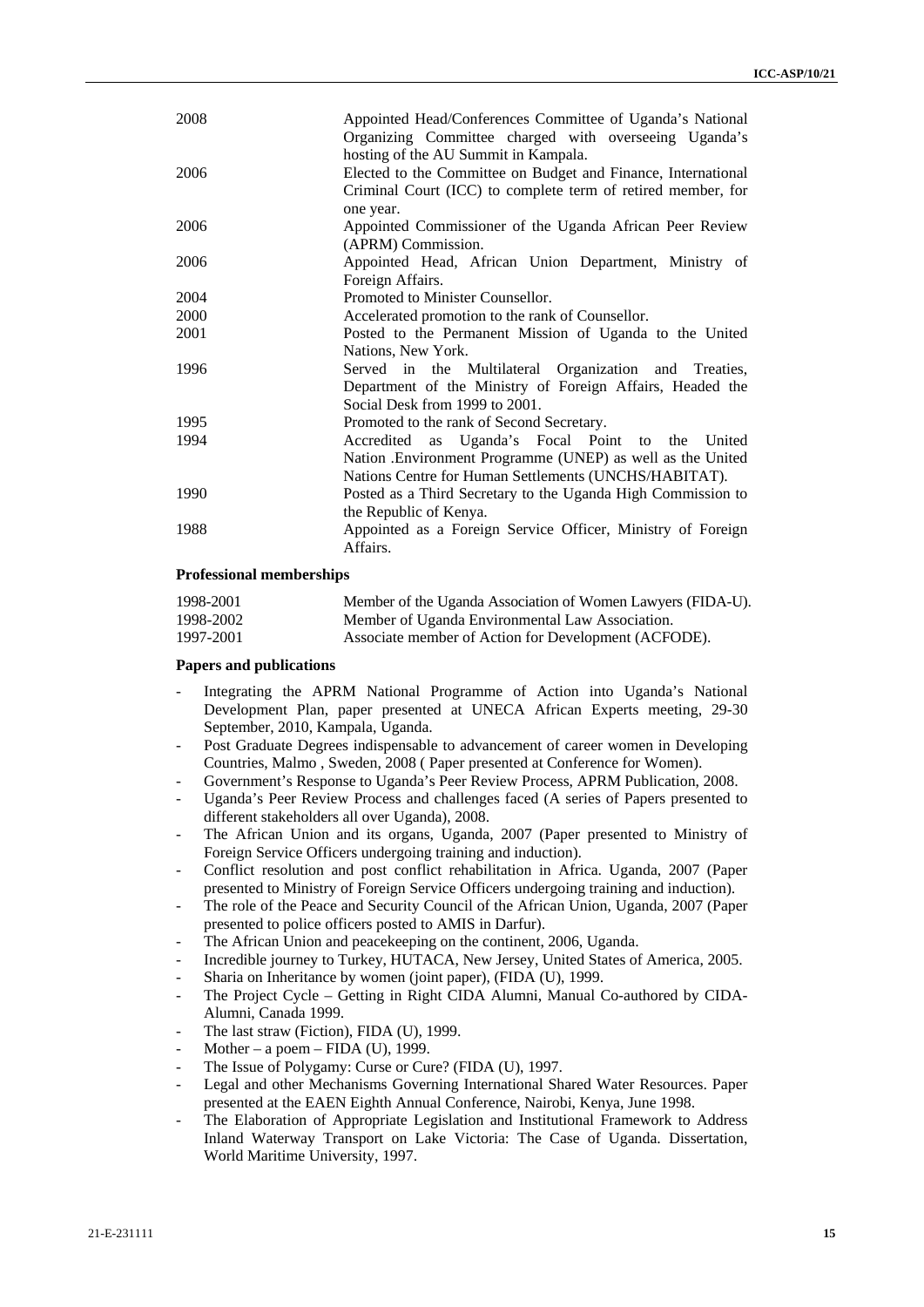- Enhancing a multi-sectoral approach in Uganda's current environment policy formation process in a bid to foster sustainable development. Tufts University, United States of America, 1995.
- Counter-trade and its impact on the producer: Uganda's Case. Dissertation, Makerere University, Uganda, 1998.
- Two Testimonials on International Terrorism. Submitted to the annual Philip C. Jessup Moot Court Competition, Washington D.C., United States of America, 1998.
- Trials and tribulations of a woman, a play, Makerere University, Uganda, 1998.

# **Voluntary work**

| 1998-2003 | Lawyer (pro bono) for Single Mothers' Association (U).       |  |
|-----------|--------------------------------------------------------------|--|
| 1998-2004 | Provided legal aid on behalf of FIDA (U). Served as a member |  |
|           | of all its Programme Activity Committees (PACs).             |  |
| 1997      | Trained primary school teachers and University students in   |  |
|           | environment management.                                      |  |
| 1996      | Appointed Director, Member of the Board of Directors, EAEN.  |  |
| 1996      | Appointed Director, Member of the Board of Directors,        |  |
|           | (OGYEEPPA).                                                  |  |
| 1996      | Provided Legal Aid to women on behalf of Action For Women.   |  |
| 1997      | Development (ACFODE).                                        |  |
|           |                                                              |  |

# **Skills**

- Computer literate.
- Languages: English, French, Swahili, Kinyarwanda.
- Excellent written, analytical and oral communication skills.
- Strong lobby, advocacy, mobilization and organizational skills.
- Organizing workshops and conferences.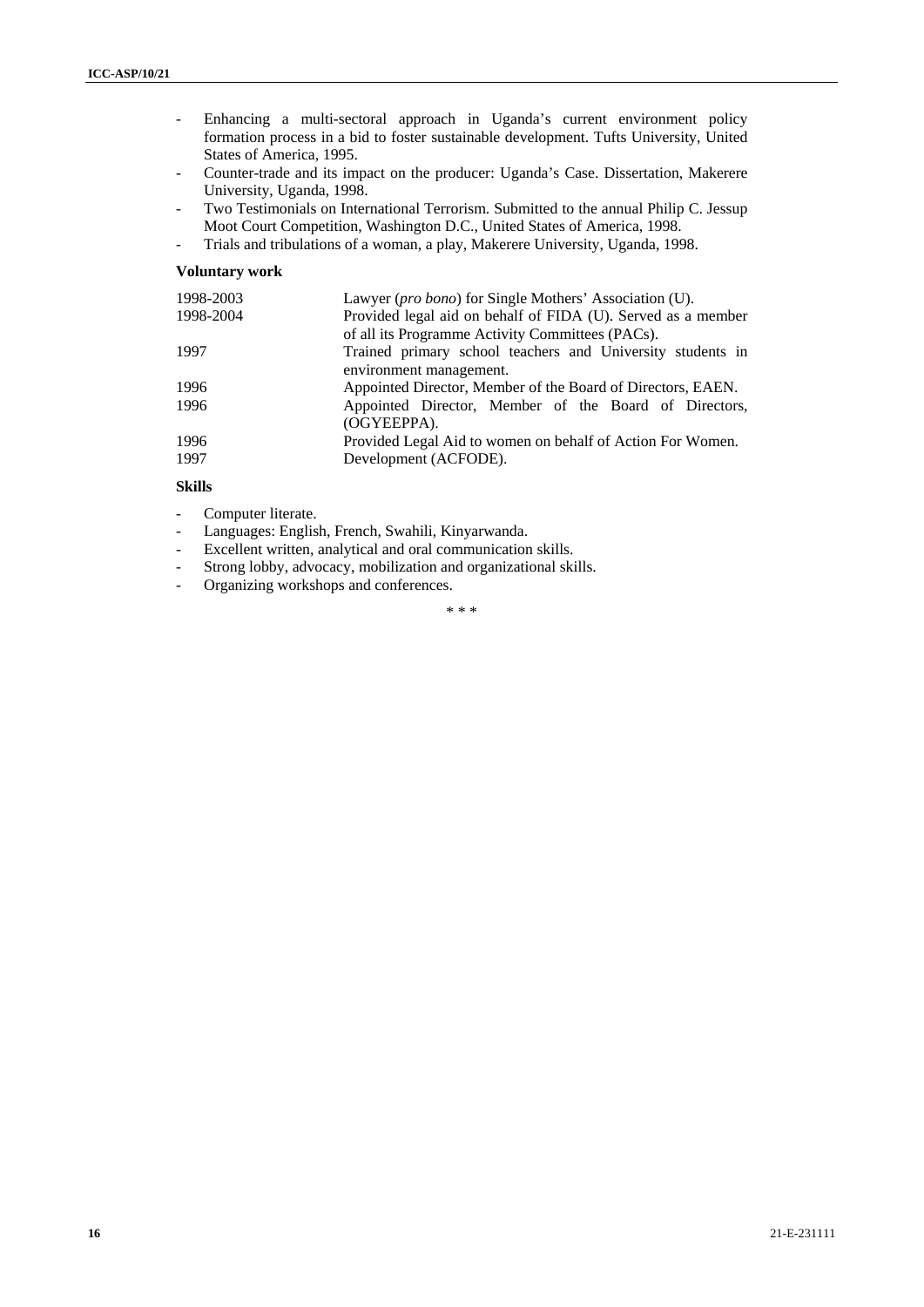# **5. Sánchez Izquierdo, Mónica (Ecuador)**

[Original: Spanish]

### **Note verbale**

The Ministry of Foreign Affairs, Trade and Integration –Undersecretariat for Supraregional International Bodies – presents its compliments to the Secretariat of the Assembly of States Parties to the Rome Statute of the International Criminal Court and with reference to notes ICC-ASP/10/S/CBF/05 of 7 February 2011 and ICC-ASP/10/S/CBF/58 of 5 September 2011, and to resolution ICC-ASP/10/S/CBF/Res.5, has the honour to inform the Secretariat that the Ecuadorean government has decided to nominate First Secretary Mónica Sánchez Izquierdo as a member of the Committee on Budget and Finance for the period 2012 to 2015, with a view to the elections to be held during the tenth session of the Assembly from 12 to 21 December 2011 at United Nations Headquarters in New York.

This nomination is consistent with the intent of the Ecuadorean government to contribute to the sound conduct and consolidation of the budgetary procedures of the International Criminal Court and to ensure that resources are managed efficiently and transparently, thereby assisting the Court in fulfilling and executing its mandate effectively.

Ecuador thus demonstrates its commitment to the work of the International Criminal Court and to the need to strengthen its procedures in implementing the Rome Statute.

In this context, and in accordance with the provisions of paragraph 2 of resolution ICC-ASP/1/Res.4 and paragraph 6 of resolution ICC-ASP/1/Res.5, the Ecuadorean Embassy emphasizes the wide-ranging, many-faceted experience of the candidate, in particular in financial and budgetary matters; in this regard, and particularly as concerns the scale of assessments and the budget, Ecuador has consistently maintained transparency and upheld the highest standards of administration, control and efficiency in the use of resources. Ecuador is certain that the candidate has the requisite experience, as set out in the curriculum vitae that is appended to this note, and that the international recognition and standing of her work will assist the Committee on Budget and Finance and the Assembly of States Parties to the Rome Statute in carrying out their functions successfully.

\* \* \*

#### **Personal data**

| Name                 | Mónica Soledad Sánchez Izquierdo |
|----------------------|----------------------------------|
| Date, place of birth | Latacunga, 22 January 1977       |
| Nationality          | Ecuadorean                       |

#### **Educational background**

| 2010 | Master's Degree in Political Science, Latin American Faculty of |
|------|-----------------------------------------------------------------|
|      | Social Science.                                                 |
| 2000 | B.A. in International Relations, Universidad San Francisco de   |
|      | Ouito.                                                          |
| 2000 | Minor in Organizational Communication, Universidad San          |
|      | Francisco de Quito.                                             |

#### **Professional experience**

| Current<br>(Since August 2011) | Head of the Office of the Deputy Minister for Foreign<br>Affairs and Political Integration.                             |  |  |
|--------------------------------|-------------------------------------------------------------------------------------------------------------------------|--|--|
| October 2010 -                 | Under Secretariat for Supra-regional International Bodies,                                                              |  |  |
| August 2011                    | United Nations System Department.                                                                                       |  |  |
|                                | Responsible for, <i>inter alia</i> :                                                                                    |  |  |
|                                | The International Criminal Court, including following up on the                                                         |  |  |
|                                | obligations deriving from the Rome Statute; Disarmament and                                                             |  |  |
|                                | Nuclear Non-Proliferation; Reform of the United-Nations                                                                 |  |  |
|                                | System; the Movement of Non-Aligned Countries; United                                                                   |  |  |
|                                | Nations Security Council Sanctions Committees; the Economic<br>and Social Council (ECOSOC); and the use of Outer Space. |  |  |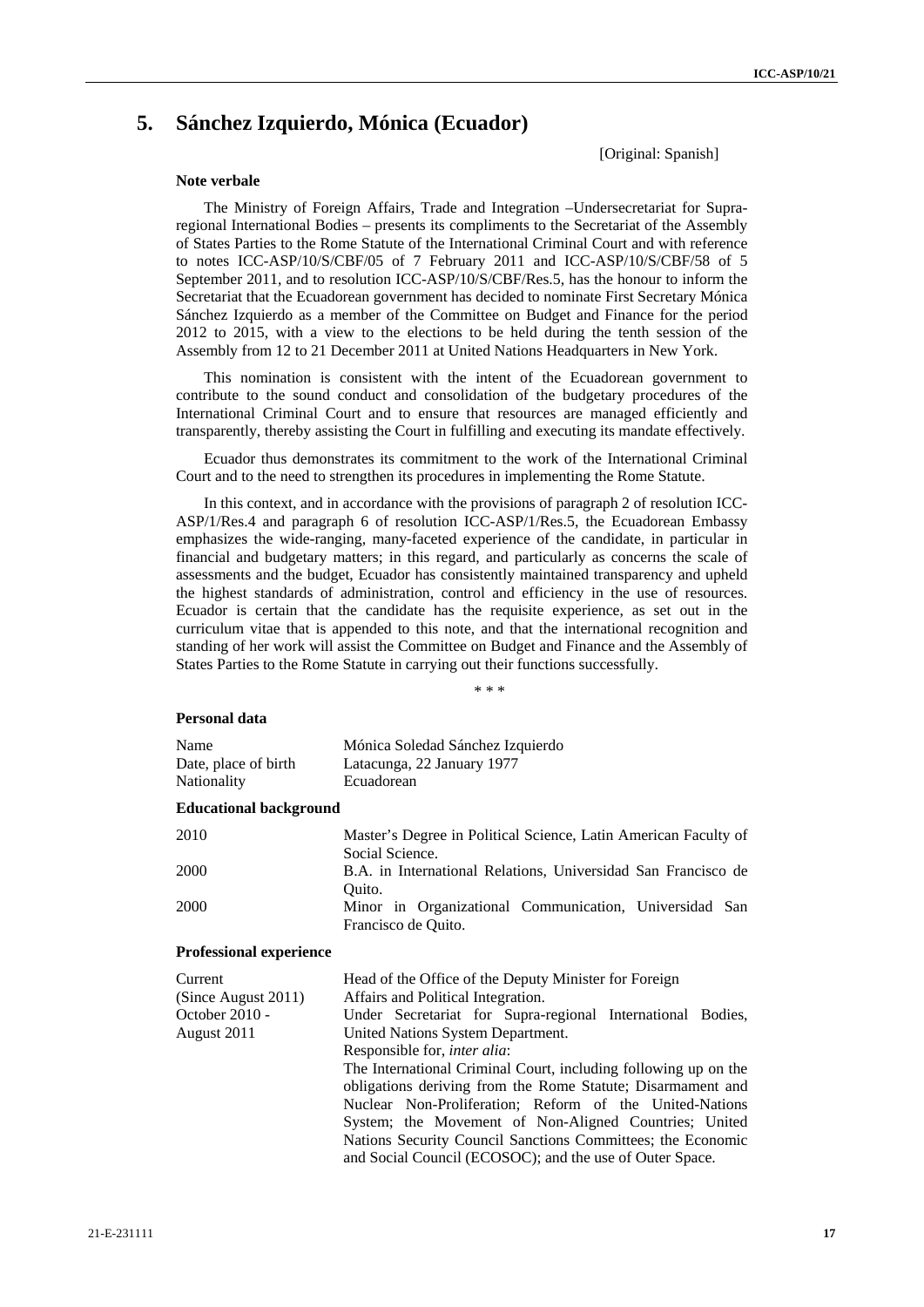| September 2009 -<br>September 2010       | Office of the President of the General Assembly of the United<br>Nations, 64th session.<br>Advisor on matters related to the Fifth and Second Committees                                                                                                        |  |  |
|------------------------------------------|-----------------------------------------------------------------------------------------------------------------------------------------------------------------------------------------------------------------------------------------------------------------|--|--|
| <b>August 2005 -</b><br>September 2009   | and to Revitalizing the United Nations.<br>Delegation of the Permanent Mission of Ecuador to the United<br>Nations, New York.                                                                                                                                   |  |  |
|                                          | Fifth Committee, Scale of Assessments, Budgets, Pensions and<br>Budgets of Peacekeeping Operations.<br>First Committee.                                                                                                                                         |  |  |
|                                          | Second Committee: matters related to Sustainable Development.<br>Revitalizing the General Assembly. Security Council: matters<br>related to Disarmament and Peacekeeping Operations.                                                                            |  |  |
| March 2005                               | First Consul, Consulate-General of Ecuador in New York,                                                                                                                                                                                                         |  |  |
| August 2005                              | responsible for Legal Affairs.                                                                                                                                                                                                                                  |  |  |
| June 2003 -                              | Office of the Ecuadorean Minister for Foreign Affairs.                                                                                                                                                                                                          |  |  |
| March 2005                               |                                                                                                                                                                                                                                                                 |  |  |
| 2002-2003                                | Third Secretary, Trainee at the Diplomatic Academy "Antonio J.<br>Quevedo", Ecuador, X Promoción.                                                                                                                                                               |  |  |
| 1999-2002                                | Second Secretary of State. Ministry of Foreign Affairs of<br>Ecuador. Under Secretariat for National Sovereignty Department<br>of Territorial Sovereignty, responsible in particular for matters<br>related to humanitarian demining along the southern border. |  |  |
| <b>Courses, seminars and conferences</b> |                                                                                                                                                                                                                                                                 |  |  |
| 3 - 7 October 2011                       | High level course for diplomats: "The Shift of Power, Global<br>Governance and New Multilateralism". SEGIB-PNUD, Madrid,<br>Spain.                                                                                                                              |  |  |
| May 2011                                 | Official Delegation to the Ministerial Conference of Non-<br>Aligned Countries, Bali, Indonesia.                                                                                                                                                                |  |  |
| December 2010                            | Ecuadorean delegate at the Assembly of States Parties to the<br>Rome Statute, United Nations, New York, United States.                                                                                                                                          |  |  |
| April 2009                               | Weapons of Mass Destruction: Can the United Nations build<br>momentum for Disarmament and Non-Proliferation? Rye Brook,<br>New York.                                                                                                                            |  |  |
| November 2008                            | Seminar on Small Arms and Light Weapons, Río de Janeiro,<br>Brazil.                                                                                                                                                                                             |  |  |
| <b>June 2008</b>                         | Seminar<br>the Implementation<br>of<br>Resolution<br>1540.<br>on<br>MERCOSUR, Sao Paulo, Brazil.                                                                                                                                                                |  |  |
| 25 - 28 June 2007                        | Regional Conference of the United Nations on Development<br>Cooperation, Managua, Nicaragua.                                                                                                                                                                    |  |  |
| 7 - 10 May 2007                          | Transnational Security Challenges and the United Nations, West<br>Point/International Peace Academy.                                                                                                                                                            |  |  |
| 14 - 15 February 2007                    | Yearly Seminar on International Humanitarian Law for<br>diplomats accredited to the United Nations, New York<br>University Law School.                                                                                                                          |  |  |
| 22 - 23 August 2006                      | Seminar on Foreign Direct Investment for Development<br>Financing, UNITAR/SHU series on Economics and Finance.<br>United Nations Institute for Training and Research (UNITAR)<br>and Stillman School of Business, Seton Hall University.                        |  |  |

# **Other activities**

Diplomatic staff representative and Assistant to the evaluation committee of the Ministry of Foreign Affairs in 2011.

# **Languages**

Spanish and English; basic Arabic, French and Portuguese.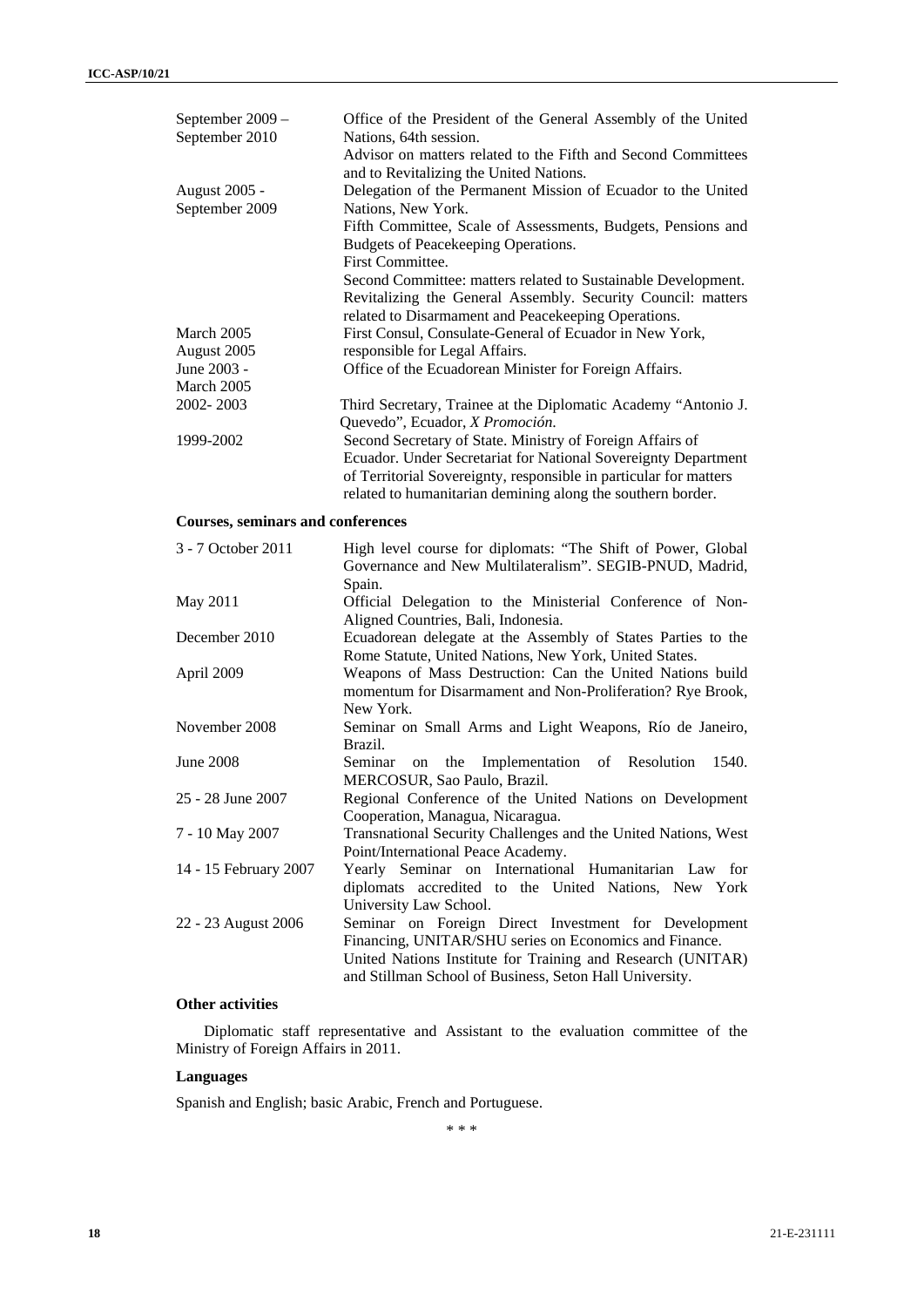# **6. Sopková, Elena (Slovakia)**

[Original: English]

#### **Note verbale**

The Permanent Mission of the Slovak Republic to the United Nations presents its compliments to the Secretariat of the Assembly of States Parties to the Rome Statute of the International Criminal Court and has the honour to convey that the Government of the Slovak Republic has decided to nominate Ms. Elena Sopková as a candidate for member of the Committee on the Budget and Finance of the International Criminal Court for a seat allocated to Eastern European States, at the elections to be held during the tenth session of the Assembly of States Parties, from 12 to 21 December 2011 in New York.

Ms. Elena Sopková is an expert of recognized standing and experience in financial matters at the international level. The attached curriculum vitae of Ms. Sopková reflects her experience in financial and economic matters as well as the various governmental and international positions she held. Ms. Sopková is a Slovak national. She is fluent in English and French.

**\* \* \*** 

#### **Statement of qualifications**

Ms. Elena Sopková is an expert of recognized standing and experience in financial matters at the international level. The attached curriculum vitae of Ms. Sopková reflects her experience in financial and economic matters as well as the various governmental and international positions she has held. Serving for seven years as Director of the International Taxation Department, she gained a broad experience in international financial matters and participated in numerous international negotiations. Ms. Sopková is a Slovak national. She is fluent in English and French.

**\* \* \*** 

#### **Personal data**

| Family name<br>First name<br>Date of birth<br>Place of birth<br>Marital status | Sopková<br>Elena<br>27 July 1954<br>Trnava, Slovak Republic<br>Married, two children                                                                          |
|--------------------------------------------------------------------------------|---------------------------------------------------------------------------------------------------------------------------------------------------------------|
| <b>Education</b>                                                               |                                                                                                                                                               |
| 2004                                                                           | Technical inspection company RWTUV, Bratislava                                                                                                                |
|                                                                                | Quality Management Systems Auditor EN ISO 9001:2000                                                                                                           |
| 2003                                                                           | Agency for Rural Development                                                                                                                                  |
| $2000 - 2002$                                                                  | Certified Project Manager<br>Center for Advanced Studies, University of Economics in Bratislava<br>Expert, specialization – Economic Evaluation and Expertise |
| $1973 - 1978$                                                                  | University of Economics in Bratislava, Faculty of Commerce                                                                                                    |
|                                                                                | Masters degree                                                                                                                                                |
| $1969 - 1973$                                                                  | Secondary school of Economics in Bratislava                                                                                                                   |

#### **Special education abroad**

| 1998          | OECD Education Centrum in Budapest – Training on transfer pricing.                 |  |
|---------------|------------------------------------------------------------------------------------|--|
| 1997          | OECD Education Centrum in Vienna – Training for negotiators of Tax                 |  |
| $1993 - 1996$ | conventions.<br>Chamber of Commerce and Industry in Brussels – study of the French |  |
|               |                                                                                    |  |
|               | language.                                                                          |  |

#### **Work experience**

2003 – present Pan-European University in Bratislava, Expertise and Education Institute. Legal Evaluation Expert in Economics and Management registered at the Ministry of Justice of the Slovak Republic. Responsible for advising judges and different legal entities in any problem connected to economic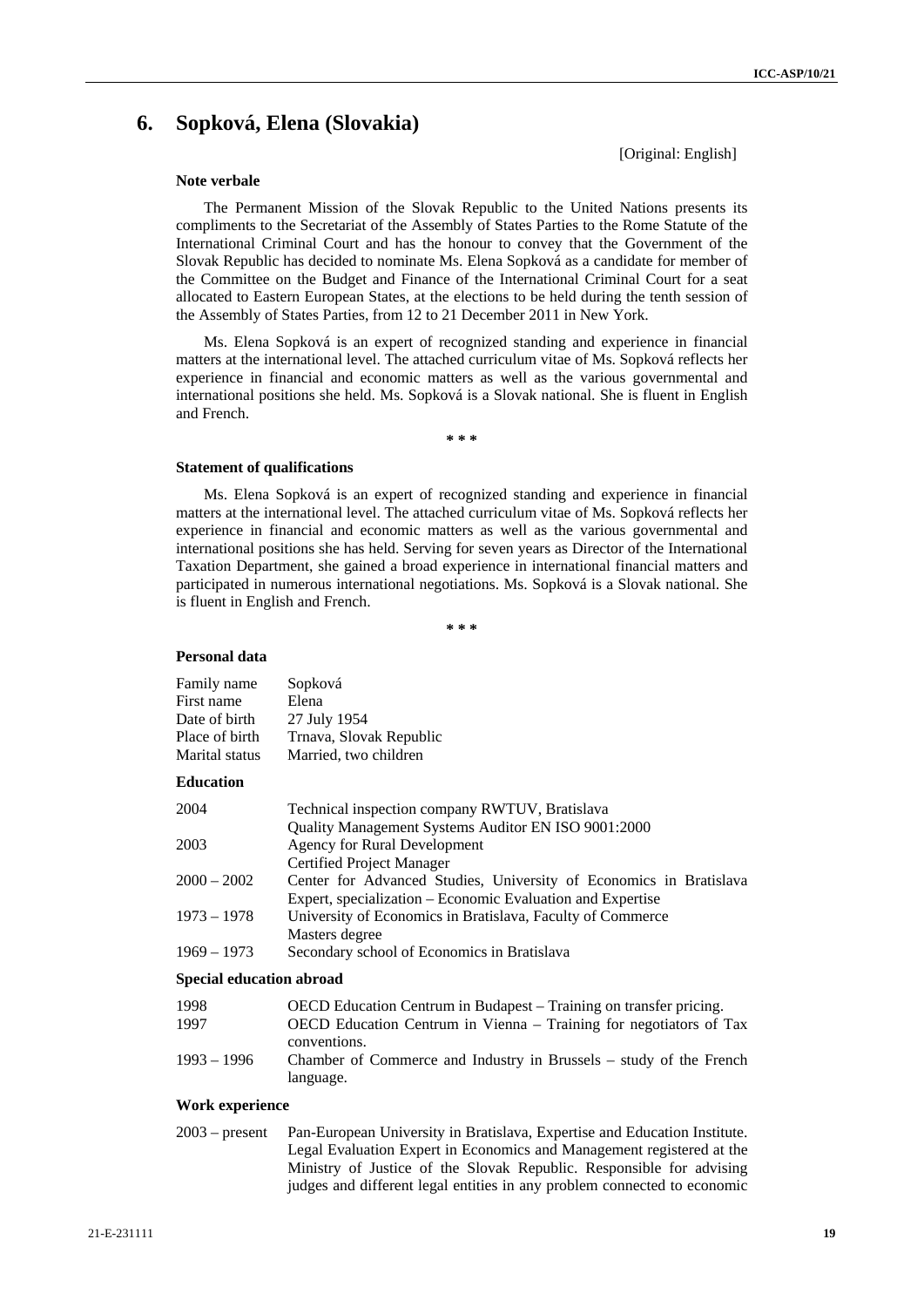issues, namely taxes, accounting, calculation and budgeting during juridical process; providing judges with fundamental written reports needed for juridical decision making at national and international level; evaluation of assets for registration of companies at the Registration Court, evaluation of damages for reparation; evaluation of risk management, project management, budgeting and financial controls, human resources management.

- 2002 2003 KZT, joint stock company, Evaluation Expert. Responsibilities included developing a strategic planning system for companies and linking it with budgeting, providing companies and their management with expertise in budgetary management and policy planning, with recommendations on strategy, efficiency and optimalization of company, reorganization and rationalization of work procedures and administrative structures through business processes´ analysis and redesign.
- 1996 2002 Ministry of Finance, Director of the International Taxation Department
- 1993 1996 Ministry of Foreign Affairs, Embassy of the Slovak Republic in Belgium. Economist at the Economic and Commercial Department.
- 1992 1993 Embassy of the Czech and Slovak Federal Republic in Kinshasa, Democratic Republic of the Congo Economist.
- 1991 1992 Audit Company, Ltd. Auditor, co-founder and owner of the Company.
- 1985 1991 Central Finance Office of Bratislava, Head of the Finance and Control Department.
- 1978 1985 Interhotels Bratislava and Hotel Borik, Economist at the Accounts Department.

#### **Other professional activities**

| $2007 - present$ | Pan European University, Faculty of Economics, Expert lecturer             |
|------------------|----------------------------------------------------------------------------|
| $2003$ - present | Member of the Committee on Budget and Finance of the International         |
|                  | Criminal Court in The Hague; Vice-Chair of the Committee.                  |
| $2007 - 2008$    | The establishment of the International Criminal Court has been an          |
|                  | important milestone in humanitarian law. The main objective of the         |
|                  | Committee is advising the Assembly of State Parties and the Court on       |
|                  | strategic and financial management, financial optimization and budgeting.  |
| $2002$ – present | Slovak Association of Economic Evaluation Experts, Member of the           |
|                  | Board Cooperation in preparation of acts and regulations in budgetary,     |
|                  | financial and taxation fields.                                             |
| $2003$ – present | TOP Center of Businesswomen, a non-governmental independent                |
|                  | association Project coordinator and expert lecturer. Lecturer at workshops |
|                  | aimed at stimulating women's entrepreneurship in Slovakia as well as on    |
|                  | international level. TCB is an observing organization of FCEM - World      |
|                  | Businesswomen Association based in Paris (Les femmes chefs                 |
|                  | d'entreprises mondiales).                                                  |
| $1996 - 1998$    | Ministry of Finance, Negotiator on behalf of the Slovak Republic in the    |
|                  | taxation domain during the accession process of Slovakia to the OECD       |
|                  | taxation.                                                                  |
|                  |                                                                            |

# **Languages**

| Slovak         | Native tongue                     |
|----------------|-----------------------------------|
| Czech, English | Fluent                            |
| French         | Advanced level                    |
|                | German, Russian Passive knowledge |

## **Other skills**

IT skills Work with PC, Microsoft Word, Excel, Internet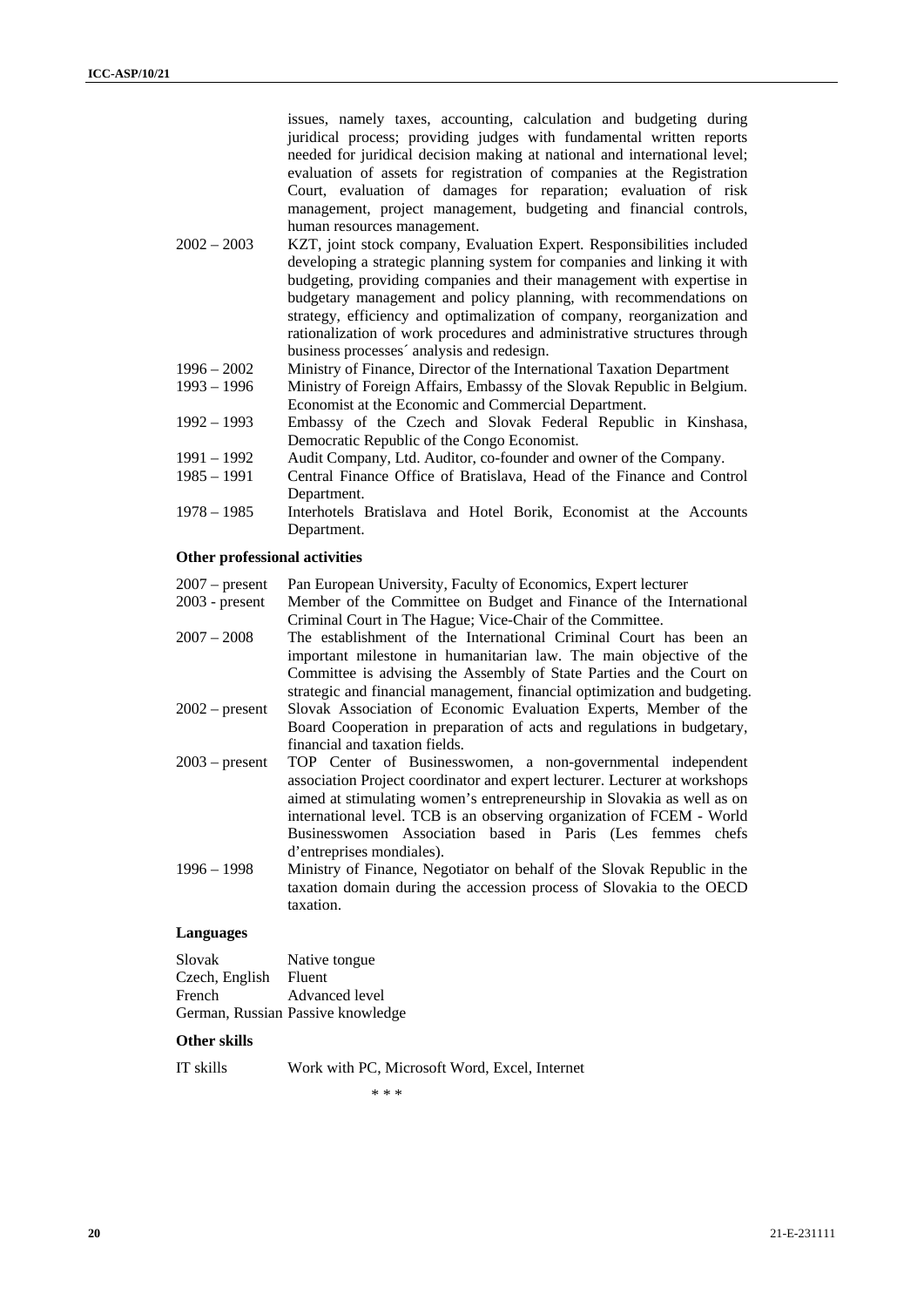# **7. Sugiura, Masatoshi (Japan)**

### **Note verbale**

[Original: English]

The Embassy of Japan in the Kingdom of the Netherlands presents its compliments to the Secretariat of the Assembly of States Parties to the Rome Statute of the International Criminal Court and, with reference to the Secretariat's note ICC-ASP/10/S/CBF/05, has the honour to inform the latter that the Government of Japan has decided to nominate Mr. Masatoshi Sugiura as a candidate for membership in the Committee on Budget and Finance for the term 2012-2015 at the elections to be held during the tenth session of the Assembly of States Parties in December 2011.

Mr. Sugiura, who has been a member of the Committee of Budget and Finance of the International Criminal Court since April 2011, has extensive experience and recognized standing in financial matters at both the international and national levels. He is currently Counsellor of the Permanent Mission of Japan to the United Nations and serves as Japan's representative to the Fifth (Administrative and Budgetary) Committee of the United Nations General Assembly, where he has demonstrated expertise and leadership in the international negotiations on the scale of assessments, the United Nations regular budget and budgets for peacekeeping operations, oversight, human resources management and other related issues. From August 2006 to September 2008, Mr. Sugiura held the position of the Principal Deputy Director of the Global Issues Cooperation Division in the Ministry of Foreign Affairs, where he had a responsibility for overseeing Japan's relations with and contributions to the United Nations Funds and Programmes and other international organizations. From August 2000 to January 2002, Mr. Sugiura had a position of Deputy Director of the Financial Affairs Division in the Ministry of Foreign Affairs. His duties included supervising budgeting, auditing and accounting operations of the Ministry, which has provided him with fundamental knowledge of the budget process of such organizations.

Such experience and expertise, as outlined in Mr. Sugiura's curriculum vitae attached herewith, attest to his fulfillment of the requirement, set forth in paragraph 2 of the annex to the resolution establishing the Committee on Budget and Finance (ICC-ASP/1/Res.4), that members of the Committee be experts of recognized standing and experience in financial matters at the international level.

Japan has consistently supported the activities of the International Criminal Court since its establishment, and having formally become a State Party to the Rome Statute on 1 October 2007 and consistently being the largest contributor to the Court's budget, intends to remain a strong supporter of the Court. The decision of the Government of Japan to present the candidature of Mr. Sugiura for election to the Committee on Budget and Finance reflects its firm commitment to continue exerting its utmost efforts to facilitate the activities of the Court. The Government of Japan is fully confident that the candidate possesses the necessary experience, expertise and knowledge in financial and budgetary affairs, as well as recognized standing at the international level, to make a strong contribution to the important work of the Committee.

**\* \* \*** 

# **Statement of qualifications**

#### **Personal data**

| Name           | Masatoshi Sugiura |
|----------------|-------------------|
| Date of birth  | 20 December 1970  |
| Place of birth | Hyogo, Japan.     |

#### **Experience**

Mr. Sugiura joined the Ministry of Foreign Affairs of Japan in 1993, and has acquired significant experience in a number of fields.

| April 2011 - Present | Member of the Committee on Budget and Finance of             |
|----------------------|--------------------------------------------------------------|
|                      | International Criminal Court (the term is until April 2012). |
| September 2008 -     | Counsellor (promoted in August 2009), Permanent Mission of   |
| Present              | Japan to the United Nations.                                 |